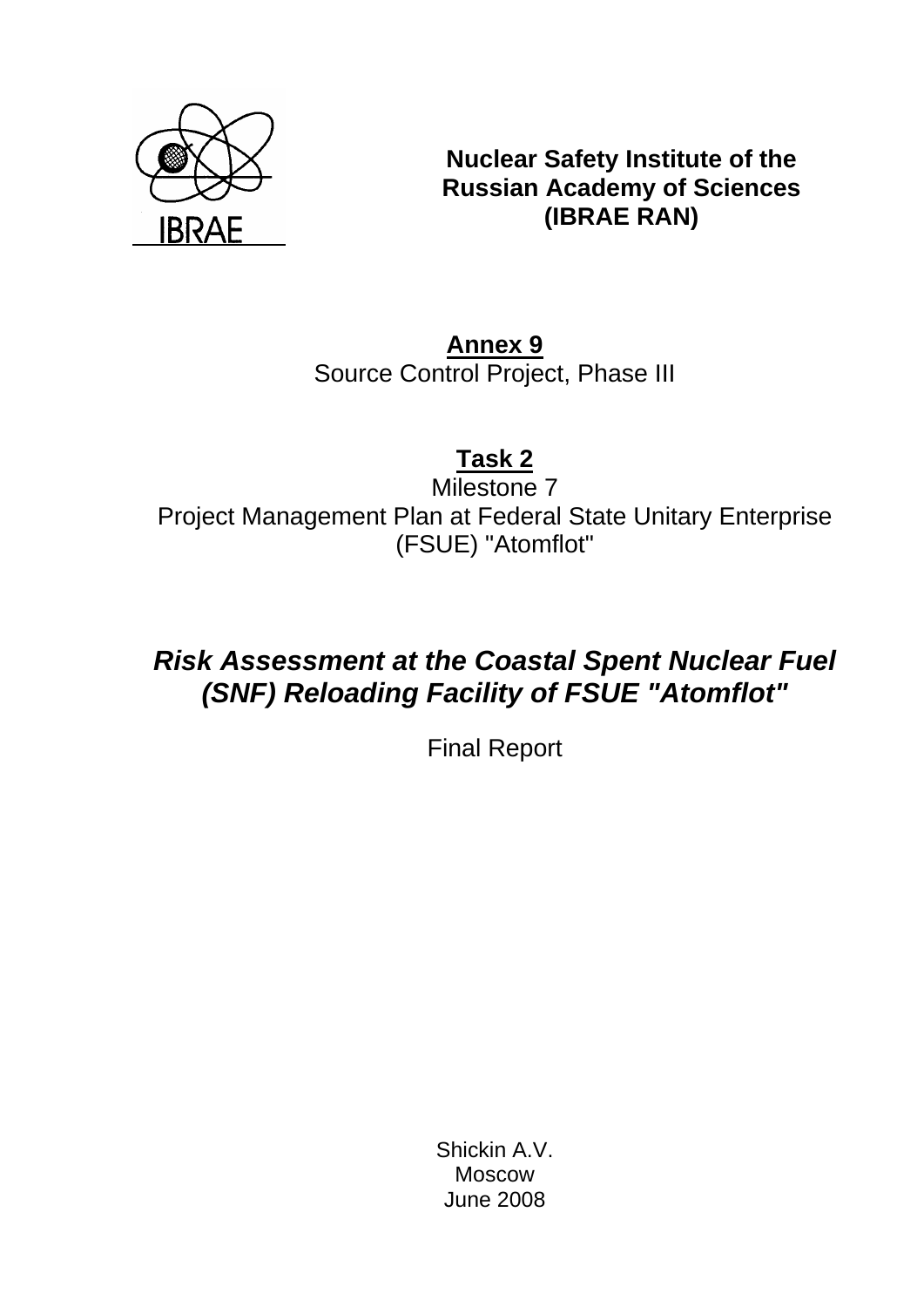## **Report**

#### **Summary**

Annex 9 (Source Control Project, Phase III) covers the activities for the development of the underlying methodology and the conduct of risk assessment for radiation and chemical hazardous facilities of the industrial North of Russia. Annex 9 continues work on the source control project, which was started in 2000 under the framework of Annexes 1 and 4.

Two major facilities of the North of Russia were chosen for the current project: FSUE "EE "Zvezdochka" (Severodvinsk, Archangelsk Region) and FSUE "Atomflot" (Murmansk).

Initial tasks included the organization and conduct of the first visit to the site; the selection of a facility to apply the risk assessment; and the preparation and conduct of training courses on the methodical foundations of risk assessment. This training was targeted to the personnel of facilities performing theses types of activities in the North-West Region of Russia.

The Project Management Plan (PMP) for FSUE "EE "Zvezdochka" was approved on November 9, 2005.

The PMP for FSUE "Atomflot" was approved on May 29, 2006.

The goal of Stage 7 of PMP for FSUE "Atomflot" is to prepare the final report on the risk assessment, which should include recommendations on the possible application of the ISO 14001 standard and the developed risk assessment methodology document.

This report is presented in accordance with the report documents of Stage 7 of the PMP for FSUE "Atomflot".

### **Input information**

The work followed the Risk Assessment Methodology developed in the earlier Phases (I and II) of the Source Control Project (2000-2004).

The first stage of the project was conducted at a sewage facility of the town of Apatity in the Murmansk Region of the Russian Federation. A draft of the Risk Methodology Document for the chemically-hazardous industrial facilities was developed as a result of the project.

The second stage of the project was conducted at the fuel research department of the FSUE "SSC RF Nuclear Reactor Institute" in Dimitrovgrad in the Ulyanovsk Region. During the execution of this project, the risk assessment methodology was adapted to the radiationhazardous facilities. The works conducted in the current stage are a part of the work described in the Risk Assessment Methodology Document.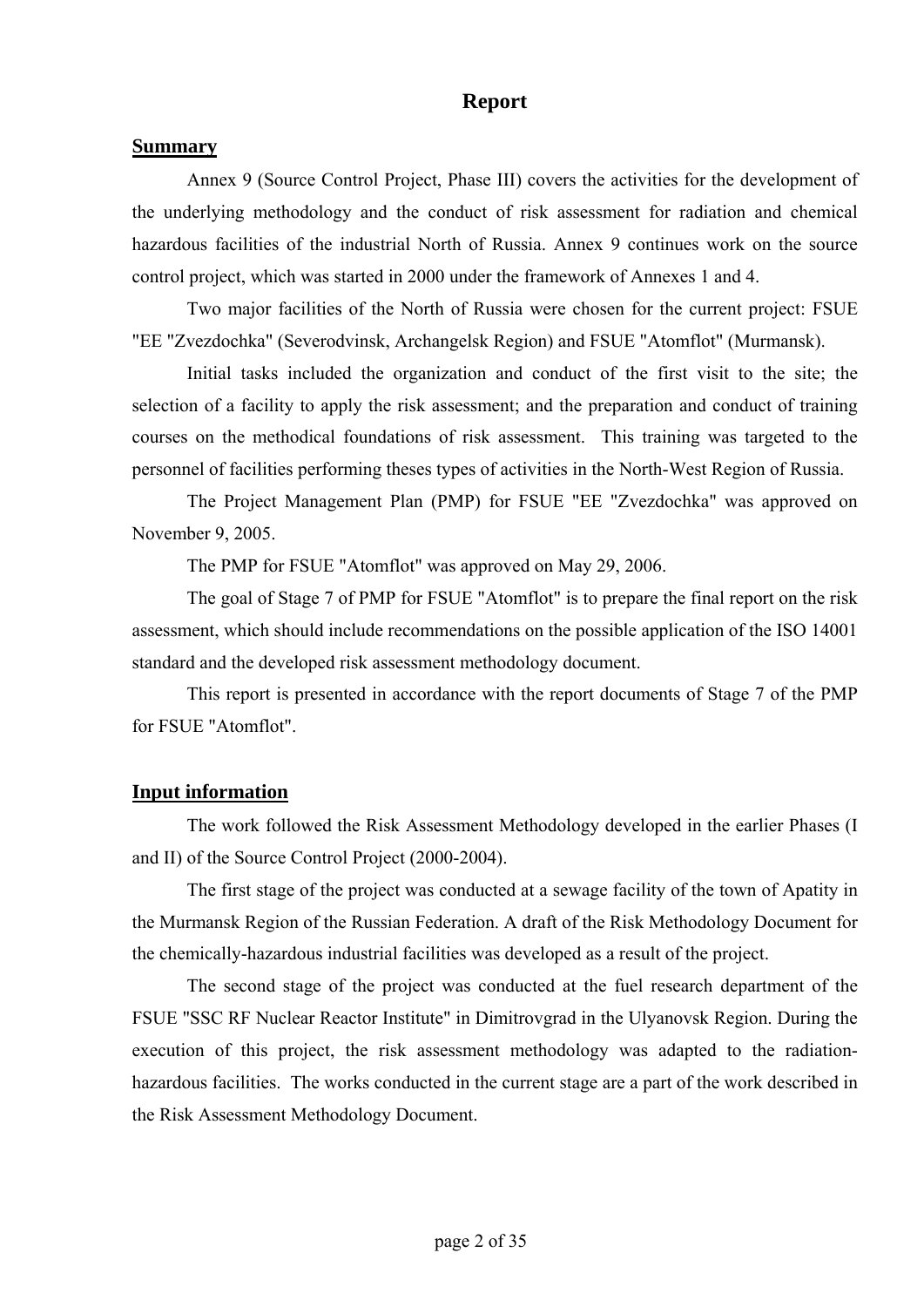### **Scope of Work**

Nuclear- and radiation-hazardous works carried out at FSUE "Atomflot" are mainly connected with refueling ship nuclear reactors and the management of the removed SNF. The current project studies the reloading operations in detail.

In addition, this project focuses upon the following main tasks:

- Development of recommendations on introducing the ISO 14001 Environment Management System (EMS) standard at the facility and the use of the risk assessment methodology;
- Preparation of this final report.

### **Scope of Work Details**

This section gives a brief description of the studied facility, the work performed, and the recommendations received in the process of project implementation.

More detailed information may be found in the reports on Stages 2-5, prepared according to the PMP for FSUE "Atomflot".

### **1. Brief Description of FSUE "Atomflot"**

FSUE "Atomflot" is located on the bank of the Kola Gulf, two kilometers from the northern boundary of the city of Murmansk, and has a total site area of 17 hectares. The facility performs repair and maintenance of the nuclear propulsion units of nuclear icebreakers and is controlled by the Federal Agency for Sea and River Transport of Russia.

The icebreaker fleet is managed by JSC "Murmansk Shipping Company" (MSC), and "Atomflot" performs the maintenance of the ships. As documented by the official press-release of the Rosatom press office, an agreement on the transfer of the nuclear icebreaker fleet to Rosatom was reached in February of 2008. It is expected that when the contract of MSC on asset management of the icebreaker fleet expires in 2008, FSUE "Atomflot" will be also transferred to the state corporation of Rosatom in the framework of the nuclear industry reform.

FSUE "Atomflot" was established and developed as a facility fitted to carry out the repair and maintenance of nuclear-powered ships and nuclear maintenance vessels. The facility became operational in 1960. At that time it was performing maintenance of the first nuclear icebreaker "Lenin". The seventies marked extensive building activities and an increase in the facility capacity. As soon as the decision was made to expand the nuclear icebreaker fleet of USSR with new ships, the facility was expanded, and additional space and capacity were added.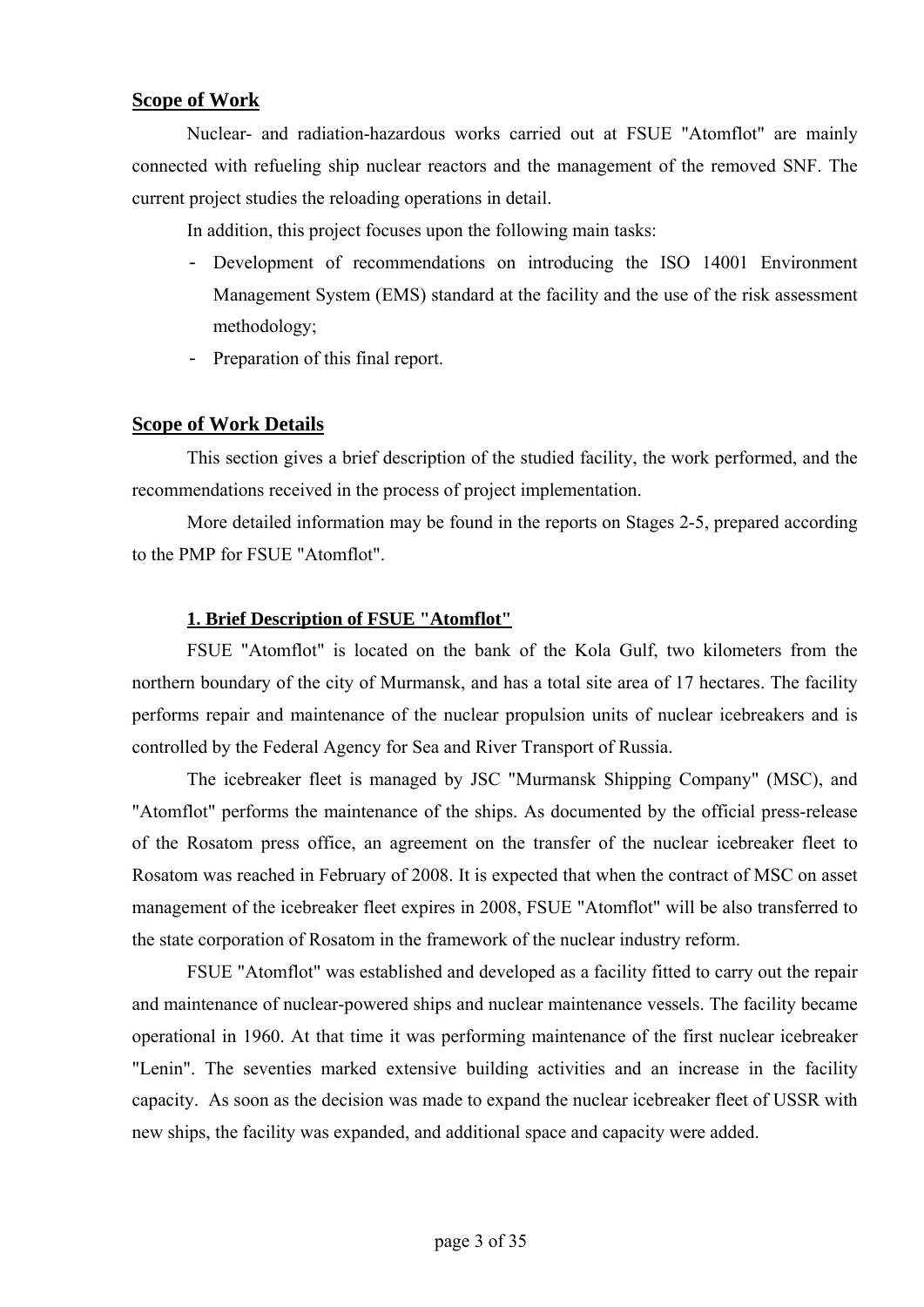

Fig.1 Nuclear icebreakers and nuclear maintenance vessels at FSUE "Atomflot"

The first series of improvements became operational in 1981. They included a repair and technical building, technological mooring lines, a Solid Radioactive Waste (SRW) storage facility, and needed auxiliary systems. The productive capacity and engineering infrastructure were further developed in the following years to include new technological mooring lines, a special water treatment facility, an administrative building, and other auxiliary facilities. A coastal facility for long-term dry container storage of SNF was completed and commissioned in 2005. This Russian-British project was performed in the framework of the global partnership in the field of nuclear safety. Since then, no containers with SNF have been loaded into the facility due to some problems concerning contractual issues with the SNF user - JSC MSC.

FSUE "Atomflot" is the permanent base of nuclear icebreakers and Nuclear Maintenance Vessels (NMV). The enterprise executes the following functions:

- maintenance and repair of general and special ship equipment;
- recharging nuclear reactors;
- preparing SNF to transportation by railroad transport;
- acceptance and loading fresh nuclear fuel to FMB "Imandra";
- acceptance, processing and temporary storage of liquid and solid radioactive waste

(RW).

The facility has 9 mooring lines with a total length of over 1 km and a floating pier. The depth at the mooring lines is 11.6 meters. The loading operations at the facility are carried out with the use of three portal cranes located at the mooring line, including a 100 ton KONE crane built in Finland, which is used for all SNF container reloading operations.

The facility has all the infrastructure required for the treatment of liquid and solid RW:

- SRW container storage facility with an internal volume of 400  $m<sup>3</sup>$  with a section for burning flammable waste;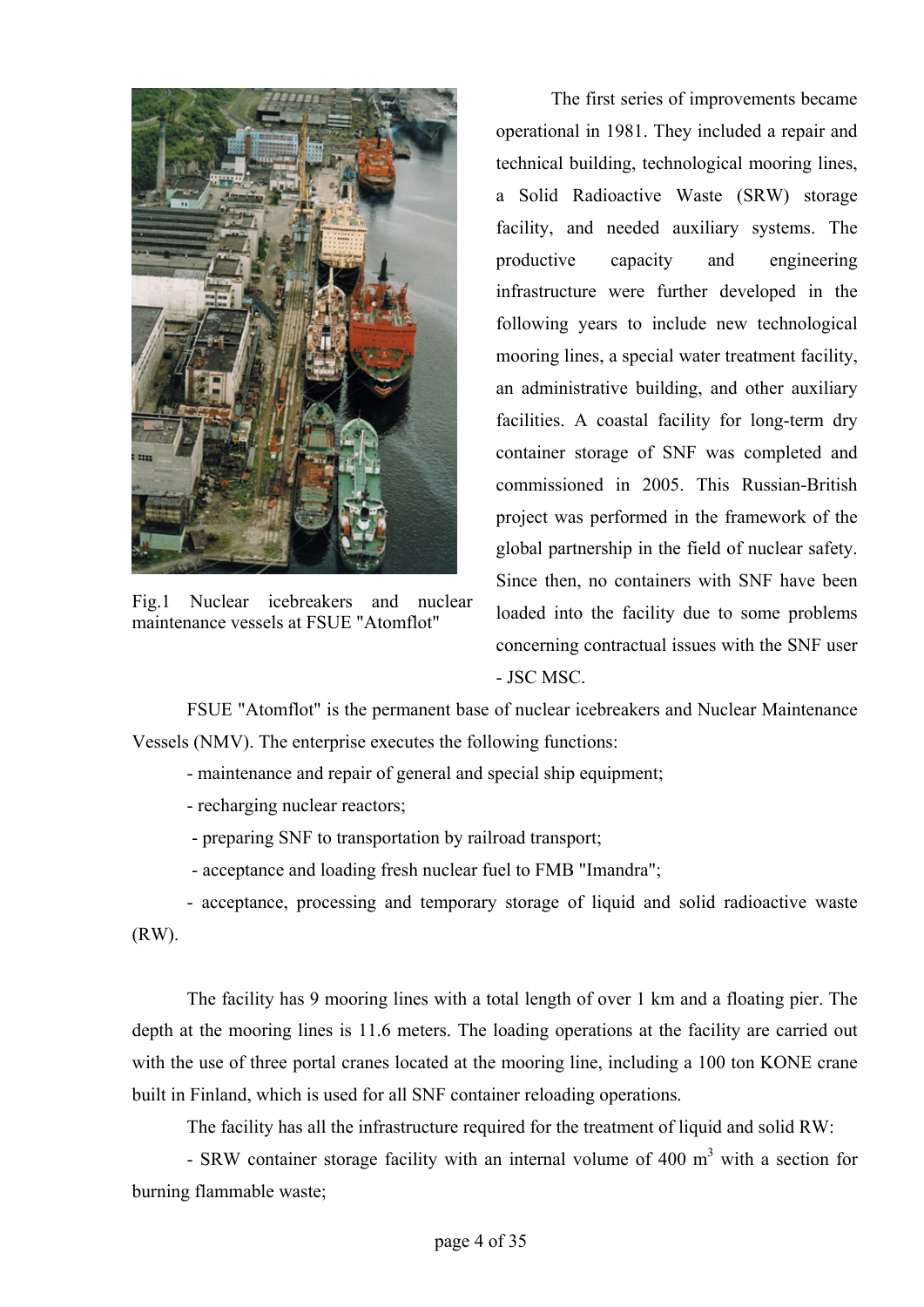- high-level SRW storage pad with 216 cells (containers holding spent ion-exchange materials of the primary circuit and emergency protection rods);

 - highly radioactive equipment storage pad with 12 cells (steam generators, primary circuit pumps – 12 cells);

- retractable core parts storage pad designed for special containers (3 containers);

- storage facility for acceptance and temporary storage of liquid RW (LRW), equipped with a LRW treatment installation and two vessels with a volume of 100  $m<sup>3</sup>$  each;

as well as services, systems, and equipment for the monitoring and accounting of personnel exposure doses, and radiation monitoring at the site and in the vicinity of the facility (nuclear and radiation safety department, central laboratory, environment protection laboratory)

In 2000-2005 an automated radiation monitoring system of FSUE "Atomflot" was developed in the framework of the AMEC international project in cooperation with the Norwegian Institute of Energy Technology. The system includes gamma-radiation sensors, a radioactive aerosols monitoring station, a water radioactivity monitoring system, and an automatic weather station. Data of the dose rate from two sensors at the boundary of this site are automatically transmitted to the Murmansk territorial Automated Radiation Monitoring System (ARMS)

All works connected with SNF reloading are carried out at the coastal unloading facility, which is examined in the current project.

### **2. Technological procedure of SNF reloading**

The procedure for managing SNF unloaded from the reactors of civil nuclear ships using the new equipment of FMB "Lotta" and TUK-18 (TUK-108/1) transport containers was introduced at FSUE "Atomflot" beginning in 1995. (See also Attachment 2)

Upon unloading of the reactor core from the nuclear icebreaker, the SNF is stored for at least 6 months at the FMB "Imandra". Then the fuel is reloaded to the storage holds of FMB "Lotta" for further storage. The total storage time for SNF from the time of its unloading to transportation of the fuel to the Production Association (PA) "Mayak" is at least three years. The current study examines the technological operations required for reloading of the fuel between the floating maintenance bases and loading of TUK-18 (TUK-108/1) from FMB "Lotta" to the special train.

Technological procedures for unloading SNF are determined by the corresponding regulations, which define the organizational measures to ensure nuclear and radiation safety, the sequence of technological operations, requirements for staffing and equipment, as well as the duties and the responsibilities of the personnel.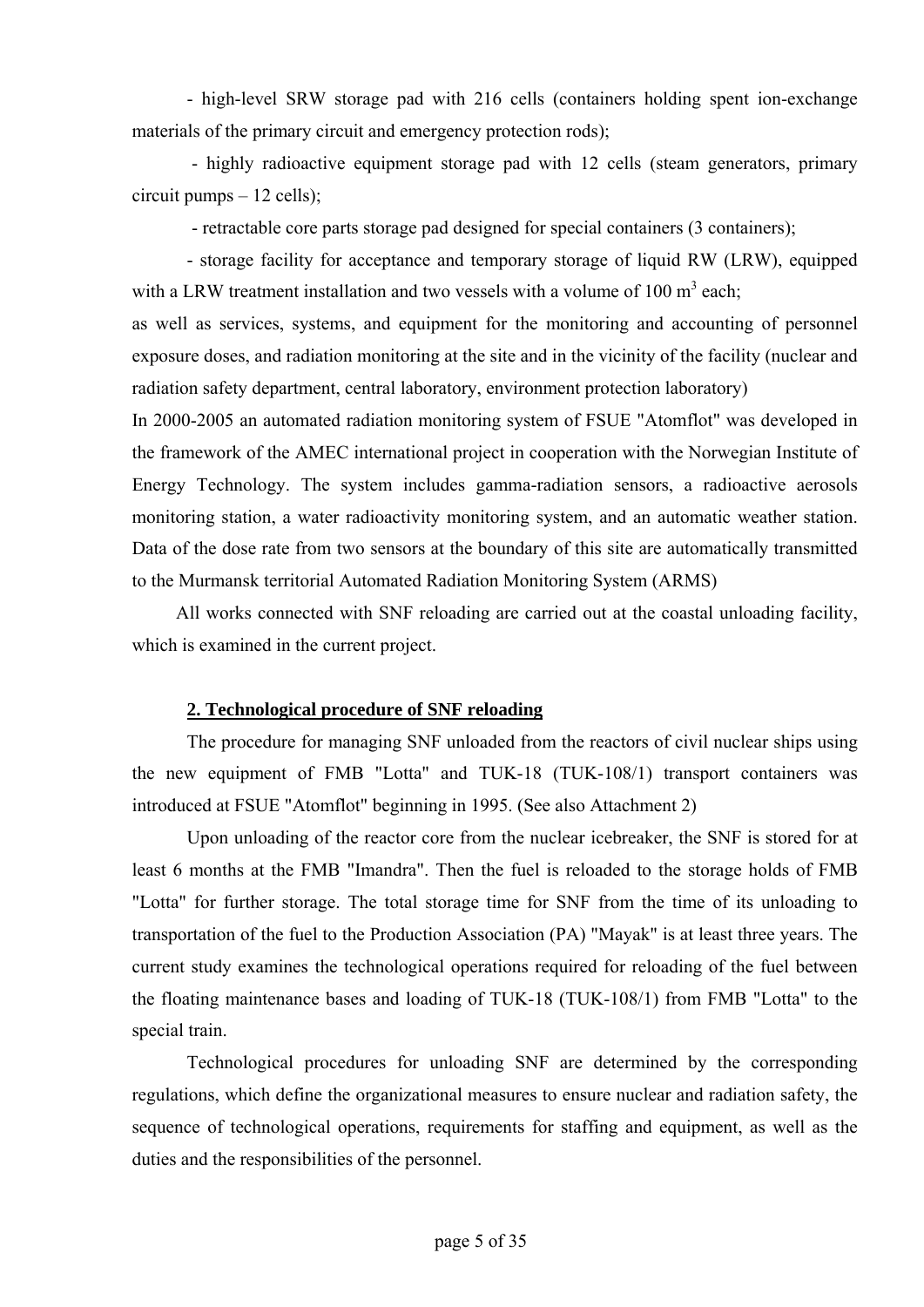The following organizational and technical measures are taken to increase the safety of all operations:

- All other hazardous works in the territory of the facility are suspended for the period of works on fuel reloading;
- Implementation of uninterrupted radio metering and dose metering monitoring for the period of works using the equipment approved for such kinds of works;
- Conduct of static and dynamic tests of the KONE portal crane with the load of at least 50 tons prior to the start of the works. The act of the tests is then drawn up and submitted to the nuclear and radiation safety inspections department;
- Limitation of fine rate of the cranes to 0.4 m/min;
- Testing the reliability of engagement and work of crane brakes in each container hoisting operation (after the container is lifted to the height of 200-300 mm the engagement of cross-arm hooks with the container trunnions is visually checked);
- Limitation of the maximum and minimum height of lifting the KB-650 (KP-400) and TUK-18 (TUK-108/1) containers (not more than 9 m above the mooring line level and at least 0.5 m over all the obstacles along the transportation route), and exclusion of TUK-18 (TUK-108/1) movement over the SFA storage facility of the floating maintenance bases;
- Provision of reliable double-way communication between the working places of the personnel engaged in the works.

The works on handling the TUK-18 (TUK-108/1) container are allowed for ambient temperatures in the range of  $-20^{\circ}$ C to  $+40^{\circ}$ C and windspeed of not more than 12 m/s.

## **3. Preliminary risk assessment**

The preliminary risk assessment stage was used to study the various initial events and the possible accident evolution scenarios to select the most significant ones for further quantitative risk assessment. The following initial events have been selected: loss of power supply during SNF reloading, fire, extreme external impacts, fall of various equipment elements.

### *Total loss of Power Supply*

The following elements of equipment used in SNF reloading require power supply:

- Lifting cranes;
- Electric motor of the system for removal of water from shrouds and TK-18 containers;
- Electric motor of TK-18 container airtightness monitoring system;
- Air-wrenches.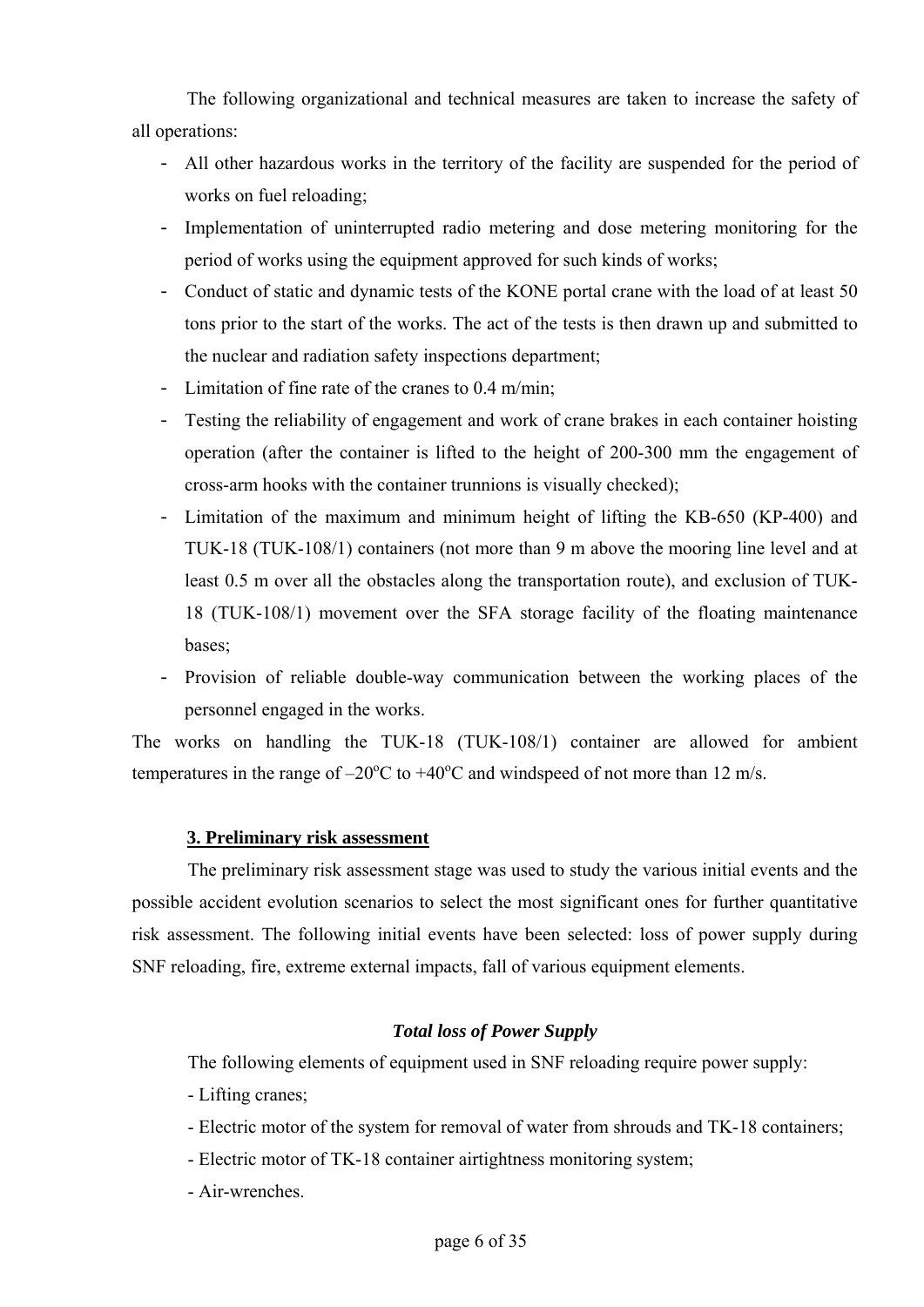The electric substation supplying the power to the crane columns is classified as one category according to the Russian standards, i.e. it supplies power from two independent power sources. The switching of the feeders is automatic and takes about 0.3. sec. A diesel power supply station is located on the pier and is used in case power is lost from both supplies. Starting the diesel generator and switch to the reserve power takes 15 minutes.

In accordance with the requirements of it. 2.4 [1], the mechanisms of load lifting and change of the crane radius are equipped with closed type brakes, which are automatically disconnected if the actuators are engaged and automatically connected if the actuators are turned off. Thus the loss of power supply will cause the SNF container to stop movement until another power supply is engaged. Additional failure of relay protection and the control system will interrupt the operations for the duration of the loss of power supply. One of the causes of loss of power supply may be unsatisfactory condition of the cable lines, which were not properly verified by the personnel prior to start of the works on SNF transportation. In this case, the container may be lowered to the minimum allowed height manually.

Results of thermal calculations performed for TUK-108/1 transport package [2] at the least favourable long-term storage conditions (ambient temperature 38 °С, solar exposure and calm conditions) demonstrate that the packing of the I and II circuit of the transport package TUK-108/1 remain functional.

Loss of power supply to the system of water removal from shrouds and containers does not affect the safety of carried out works. The works are stopped until the power is restored or a reserve power supply is connected.

Loss of power supply to the electric motor of the TUK-18 airtightness monitoring system does not affect the safety of carried out works. The works are stopped until the power is restored or a reserve power supply is connected.

Failure of the air supply system feeding compressed air to the pneumatic air-wrenches does not affect the safety of carried out works, but leads to temporary interruption of the operation. The screws holding the lid of the TK-18 container may be screwed manually using the calibrated wrench.

### *Fire*

The fire may occur as a result of both external impacts, and internal failures. The fire may lead to failures of the equipment, and power supply systems. The fire may be caused by short circuiting of the power supply cables, oil falling on hot sections of the equipment, and personnel errors during repair and restoring works.

The following safety measures should be taken to prevent the fire:

- Incombustible and fire resistant materials are used in the equipment.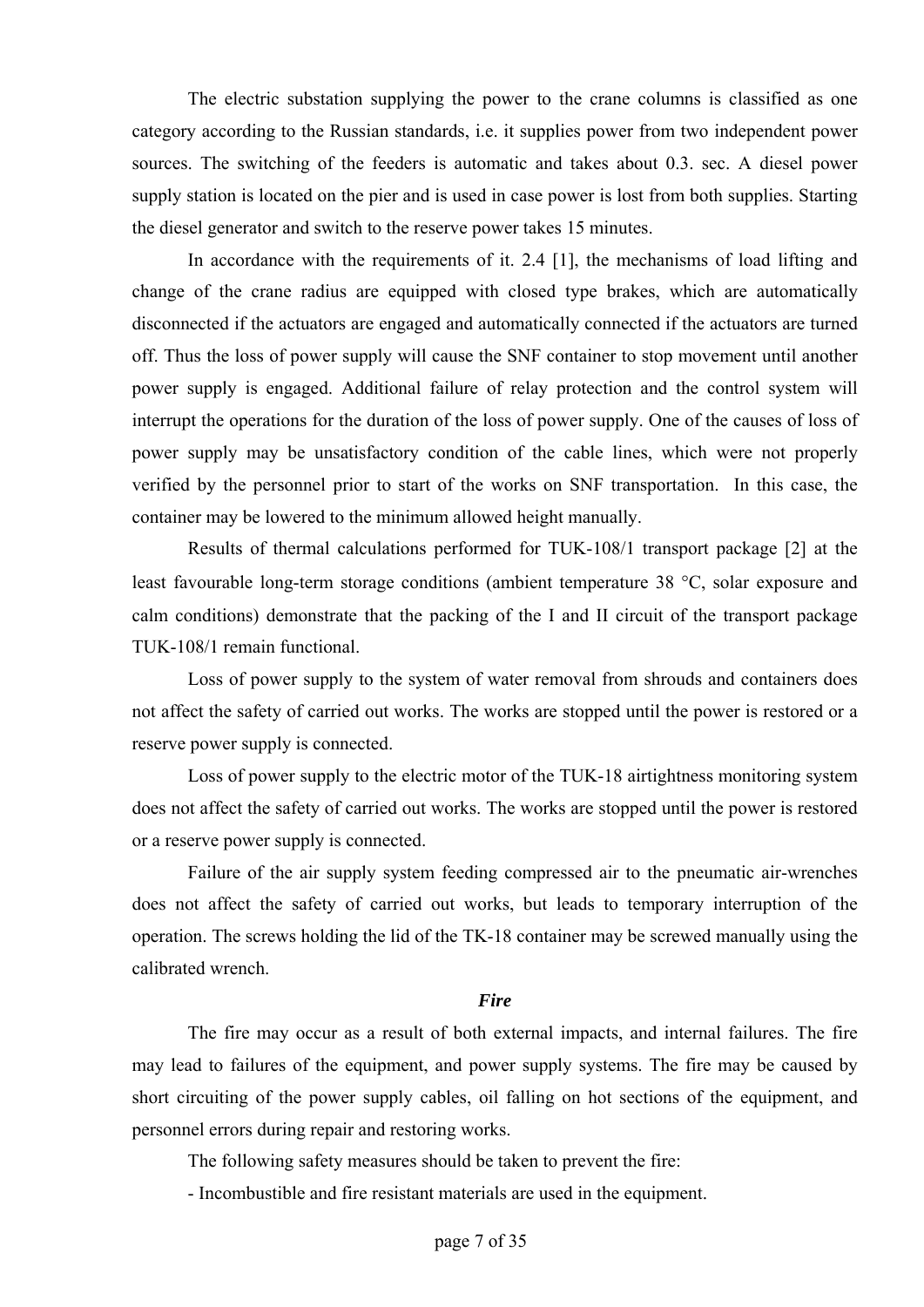- Storage and use of flammable materials is carried out under strict control;

- All fire-hazardous works (welding, etc) are carried out under strict control.

No repair works requiring open flame sources are allowed for the period of operations on management of SNF.

Fire at a load-lifting crane may lead to failure of its elements and, consequently, fall of the lifted SNF container.

Analysis of the amount of flammable materials stored at CUF and in its immediate vicinity demonstrated that the scale (temperature, time) of the potential fire connected with the process factors, will not be sufficient to cause loss of container airtightness (See Attachment 3).

TK-18 container may lose airtightness in a fire only as a result of extreme external impact, such as crash of an aircraft with a sufficient amount of fuel on board.

According to [3], the probability of an aircraft crash within an area of 10000  $m<sup>2</sup>$  in any region of the country is assessed as  $10^{-6}$  per year. The smaller area and the limited time of presence of the train loaded with TUK in the territory of the site allows assessing the probability of an aircraft crash as  $10^{-8}$  per year and eliminating this event from further consideration.

#### *Seismic impact*

The new version of the seismic zoning maps of Russia (OSR-97, [4]) developed by the United Geophysics Institute of O.Yu.Shmidt of RAN in 1990-s is based on probabilistic assessment of the seismic hazard of the territory. The OSR-97 kit includes four types of maps for various periods of earthquake frequency - once per 500 years (map OSR-97-A). once per 100 years (map OSR-97 B), 5000 years (map OSR-97 C), and 10000 years (map OSR-97 D), which correspond to the various probabilities (10%, 5%, 1% и 0.5%) of the possible excess in the seismic intensity within 50 years.

The in-force Russian regulatory document for siting seismically stable nuclear power plants [5] requires the use of OSR-97-D maps to determine the magnitude of the maximal design-basis earthquake.

According to this map, Murmansk is located in the area where a design-basis earthquake of maximum magnitude of 7 points according to the MSK-64 scale is possible. Taking into account the soil conditions of the site, the magnitude of maximum design-basis earthquake was taken as 7 points according to MSK-64 scale in compliance with the Appendix No. 7 NP 031-01.

Maps of OSR-97D correspond to the seismic effect on the surface of once per 10 000 years in average. The probability of the event within 50 years is  $0.5\%$  and within a year  $10^{-4}$ . Taking into account the average duration of the most hazardous operations, we can take the probability of a maximum design-basis earthquake during reloading SNF as less than 10<sup>-6</sup> year <sup>-1</sup>.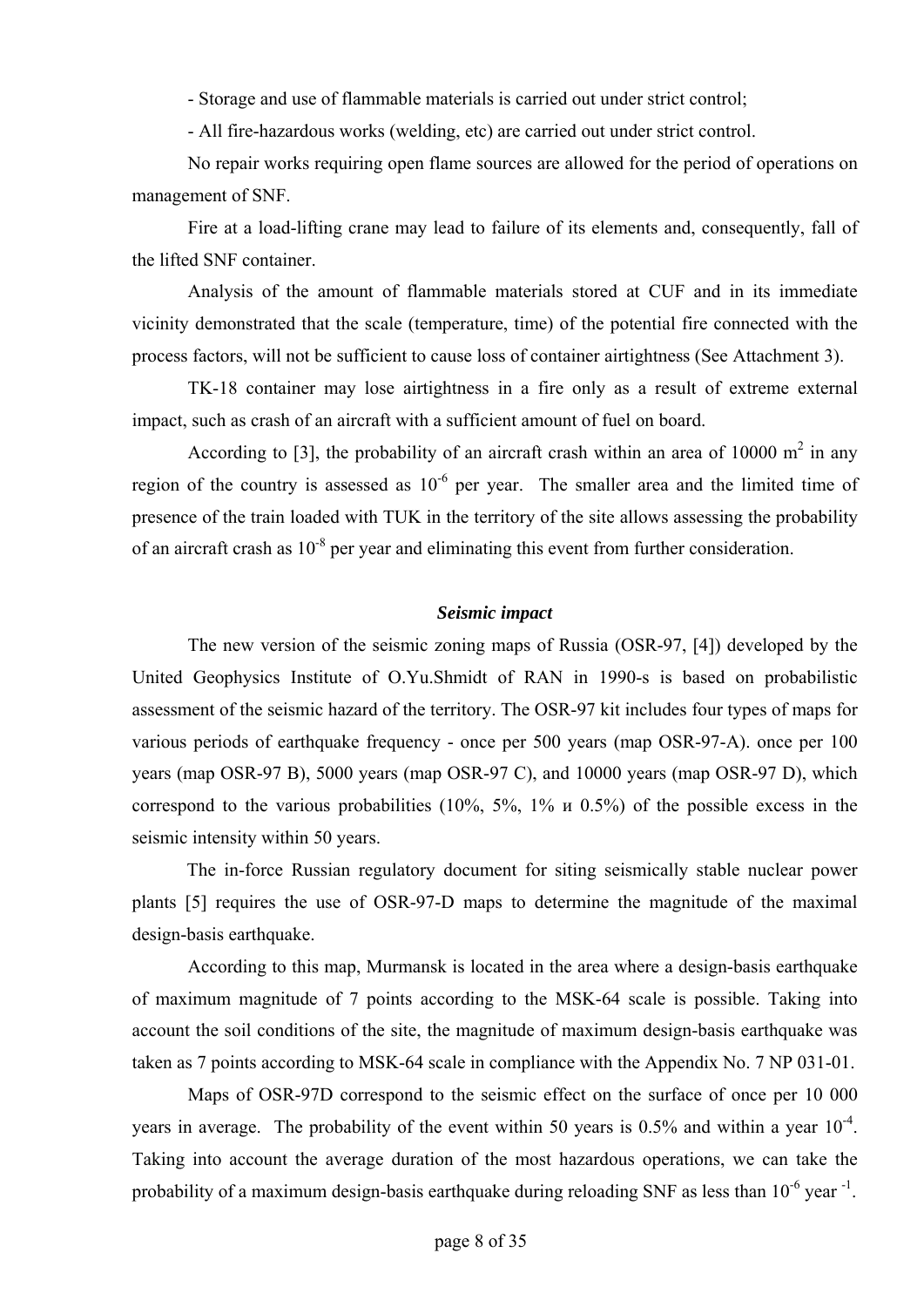The calculations in accordance with NP 031-01 requirements showed that a maximum design-basis earthquake will not lead to overturning of the TUK-18 package. Qualitative description of the damage to buildings and structures in case of a 7 points design-basis accident given in literature, allows assuming that a crane and the TUK-18 may fall on the mooring line or onto the train during the works. However, if no additional failures occur, the resistance of the structures to mechanical damage (see Attachment 3) most probably will not be exceeded. This, along with the low probability of the initial event, eliminates the seismic impact from further consideration.

### *Fall of equipment elements containing Spent Fuel Assemblies (SFA)*

The following events connected with the fall of equipment elements containing SFA are possible for the technological procedure used:

- fall of a base container during reloading of a shroud loaded with SFA between the floating bases or during loading of TUK-18 (TUK-108/1) at FMB "Lotta";

- fall of the TUK-18 (TUK-108/1) container during its unloading from the reloading compartment and loading to the TK-VG-18 carriage or storage facility of FMB "Lotta".

These operations are characterized by engagement of large quantities of nuclear and radioactive materials in the presence of highly stable safety barriers (as for the case of reloading of TUK-18 (TUK-108/1) containers) or use of smaller quantities of hazardous materials with relative reduction of the stability of safety barriers (reloading of separate SFA shrouds).

Fall of a base container loaded with SFA During the fall of the container, regardless of the technological operation used, special guiding devices are installed on TUK-18 or the cells of the FMB storage facility.

The guiding device strength assessment demonstrated, that a fall of the reloading container onto the guiding device leads to its deformation but not destruction and thus, taking the gap as 400 mm, it does not affect the position or the integrity of SFA and other fuel element claddings. Deformation of shroud and loss of fuel elements airtightness, leading to release of 30% of RNG activity to the environment were assumed during the fall of the reloading container. Assessments for the most significant radionuclide, Kr-85, show total activity around 1 TBq in the absence of fire.

Fall of TUK-18 package. Only a single TUK-18 package is transported at a time according to the technological procedure. The package is sealed and monitored for airtightness prior to transportation. The amount of water inside the package should be lower than the allowed values. As the fall height cannot exceed 9 m, the container will not be destroyed in this case. However, the current event may lead to formation of micro-fractures and partial loss of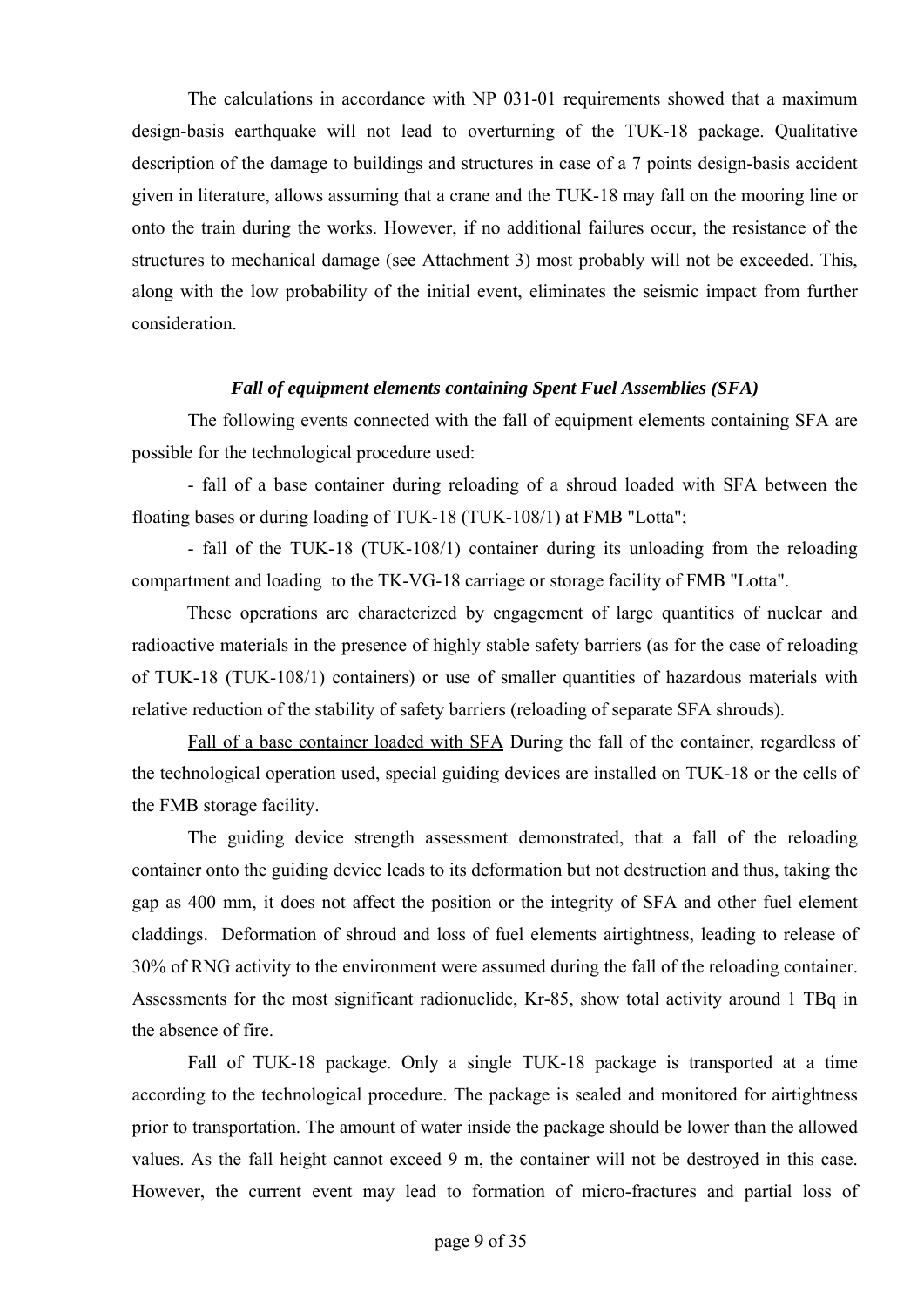airtightness of some of the fuel element claddings. The possible damage of the rubber packing and the increased concentration of radionuclides in the air inside the container may cause the increased release into the environment.

## *Fall of equipment elements*

The following equipment elements may fall during the transport and technological operations on SNF management at the pad of FSUE "Atomflot", leading to damage of the SFA or fuel element claddings:

1) Guiding device onto the fully loaded TK-18 container. Such a fall may occur when the guiding device is removed from the container upon completion of TK-18 container loading;

2) Container lid on the container with shrouds fully loaded with SFA. The fall may occur when the container lid is installed on the container upon completion of the loading operations.

3) Guiding device cross-arm on the guiding device. The fall may occur when the crossarm is moved for connection with the guiding device.

4) Container lid cross-arm on the container lid installed on the loaded container. The fall may occur when the cross-arm is removed from the container lid.

5) Elements of the portal crane structure, including the counterbalance, and TUK-18 onto the loaded container or a train with SNF.

Fall of elements 3 and 4 are not taken into account in subsequent analysis, as their weight is substantially lower than that of the base container (see previous section).

Fall of the container lid (2) may also be taken out of the consideration as the weight of the lid is three times lower than the weight of the guiding device, and the height of their fall is nearly the same.

## **4. Quantitative risk assessment**

Five scenarios listed in table 1 were selected as the most significant scenarios for quantitative risk assessment.

| Scenario<br>number | Initial event                                                                            |  |  |
|--------------------|------------------------------------------------------------------------------------------|--|--|
|                    | Fall of a TUK Container                                                                  |  |  |
|                    | Failure of container carriage                                                            |  |  |
| 3                  | Fall of reloading container loaded with SFA                                              |  |  |
| $\overline{4}$     | Fall of a Guiding Device or a Container Lid inside the Container TUK-18<br>$(TUK-108/1)$ |  |  |
| 5                  | Fall of technological equipment onto the loaded container or a train loaded<br>with SNF  |  |  |

Table 1. Initial events for detailed assessment of emergency situations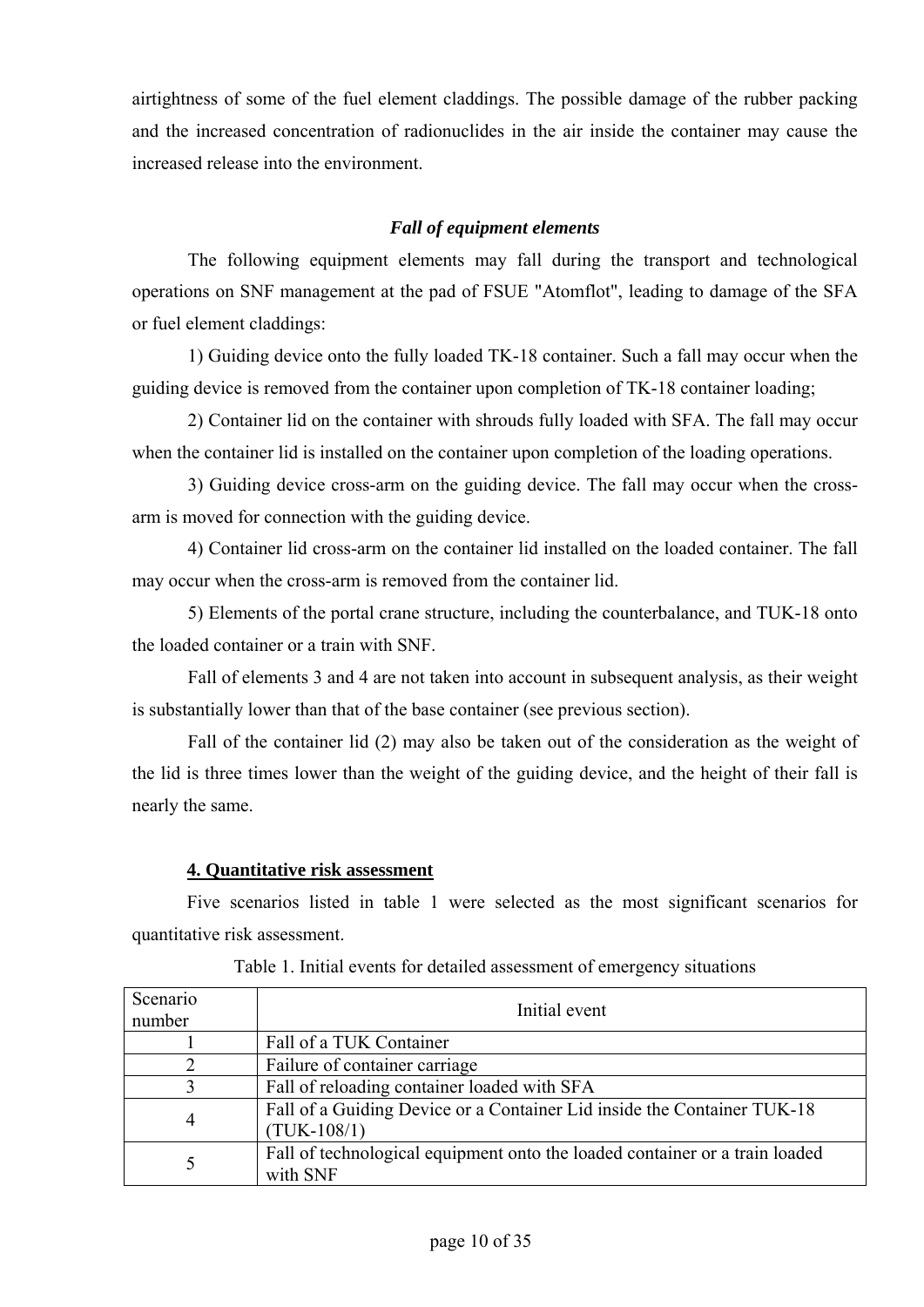Here we will consider failure of the container carriage as derailment, overturning, or fall of three TUK-18 (TUK-108/1) containers caused by incorrect installation or impact of a falling TUK on the carriage.

### **4.1. Fall of a TUK Container**

As the fall height cannot exceed 9 m, the container will not be destroyed in this case. However, the current event may lead to formation of micro-fractures and partial loss of airtightness of some of the fuel element claddings. The possible damage of the rubber packing and the increased concentration of radionuclides in the air inside the container may cause the increased release into the environment. Fig. 2 shows the general accident evolution diagram



Figure 2. Diagram of the accident "Fall of a TUK or a reloading container loaded with SFA"

"Event tree" method and quantitative risk assessment were selected as a technique for detailed risk analysis. Fig. 3 shows an event tree for a scenario with a personnel error as an initial event.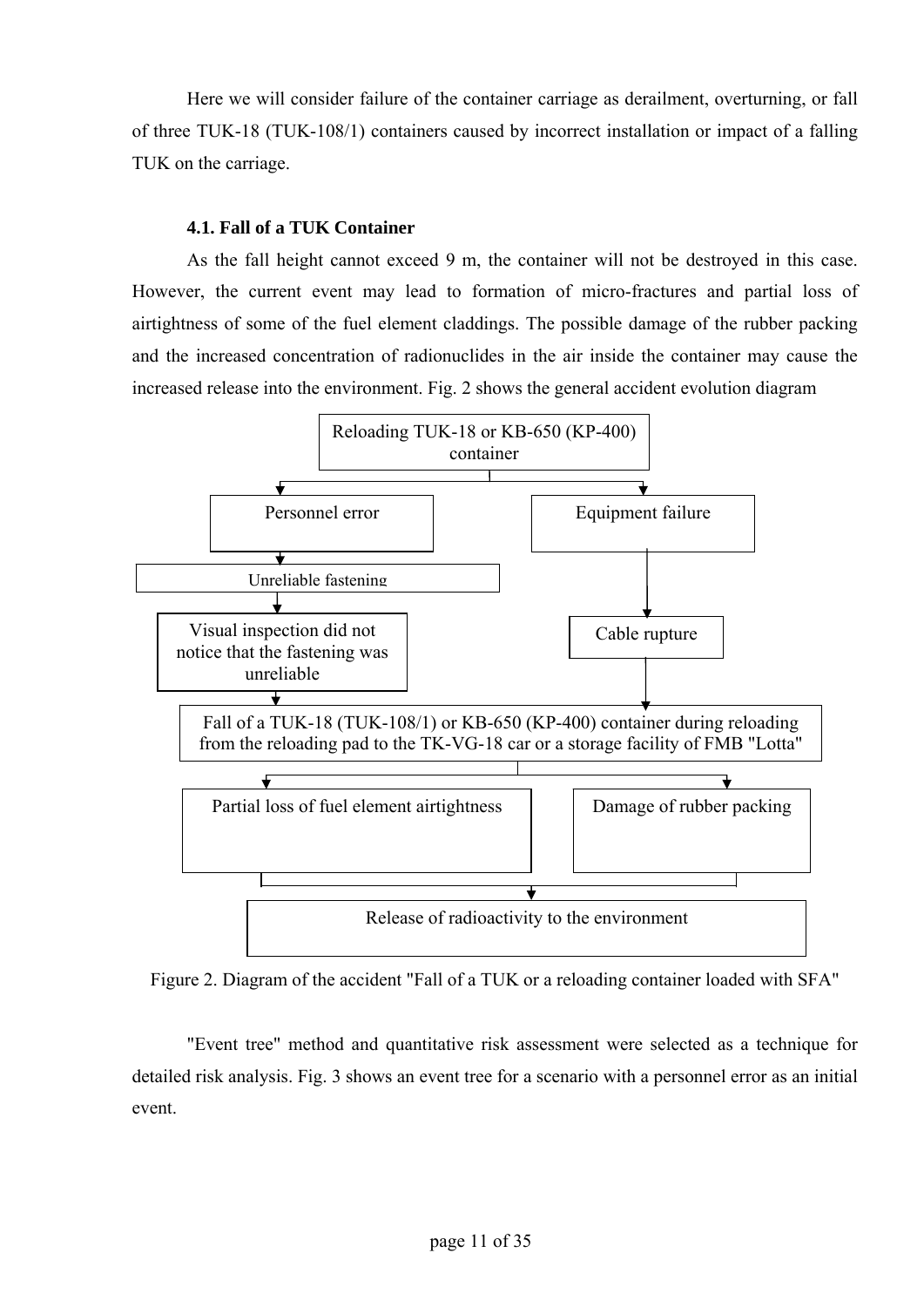| Initial event<br>personnel<br>error<br>(unreliable)<br>fastening) | Unreliable<br>fastening<br>unnoticed | Fall of a<br>TUK or KB-<br>650 (KP-400)<br>container | Partial loss of<br>airtightness | Damage of<br>rubber<br>packing | Final condition-<br>release to the<br>environment | Probability     |
|-------------------------------------------------------------------|--------------------------------------|------------------------------------------------------|---------------------------------|--------------------------------|---------------------------------------------------|-----------------|
|                                                                   | no                                   |                                                      |                                 |                                | $OC$ 1 <sup>st</sup> outcome                      | $(1-P_1)$       |
| $I_{\theta}$                                                      |                                      | no.                                                  |                                 |                                | $NC.2nd$ outcome                                  | $P_1(1-P_2)$    |
|                                                                   | yes                                  |                                                      | no                              |                                | $NC_3^{rd}$ outcome                               | $P_1P_2(1-P_3)$ |
|                                                                   |                                      | yes                                                  |                                 | no                             | $NC$ 4 <sup>th</sup> outcome                      | $P_1P_2P_3$ (1- |
|                                                                   |                                      |                                                      | yes                             |                                |                                                   | $P_4$           |
|                                                                   |                                      |                                                      |                                 | yes                            | $EC$ 5 <sup>th</sup> outcome                      |                 |
|                                                                   |                                      |                                                      |                                 |                                |                                                   | $P_1P_2P_3P_4$  |

Figure 3. Event tree for a scenario with a personnel error as an initial event

The following abbreviations are used hereafter for the event tree:  $OC$  – operating condition, NC – non-operating condition, EC – emergency condition,  $P_i$  – failure probability, (1- $P_i$ ) – probability of faultless operation.

For this case an emergency condition is obtained by a sequence of events with a total probability being the product of conditional probabilities:

 $R(I_0) = P_0 \cdot P_1 \cdot P_2 \cdot P_3 \cdot P_4,$ 

where  $P_0$  is the probability of an initial event.

The data given in paper [6] for safety analysis of complex technical systems and personnel were used to assess the probability of personnel errors. The paper gives a probability scale for erroneous personnel actions (see fig.5.4, [6]), allowing assessment of error probability out of a set number of criteria (time available for decision-making, stress factor, difficulty of making decisions, interface, instructions quality, etc.). The scale was obtained by analyzing the most probable personnel errors. The analysis of results was used to develop a database showing nominal values of personnel error probabilities under normal working conditions and for the whole spectrum of characteristics, including general situation (regime) and psychophysical conditions. The probability of personnel error (incorrect fastening) was assessed as  $P_0 = 2.4 \cdot 10^{-3}$ for the following assumptions: available time – adequate, stress factor – medium, decision making difficulty – easy, interface – adequate, construction quality – good.

The  $P_1$  probability of not noticing the incorrect fastening of the container was assessed according to the erroneous action probability table (see table 5.6, [6]). The table allows assessing the probability of an erroneous action based on the decision-making time. According to the data of the table, the probability of qualified personnel making erroneous actions for the short time of fulfillment and decision-making (5 to 60 min) is approximately  $10^{-3}$ .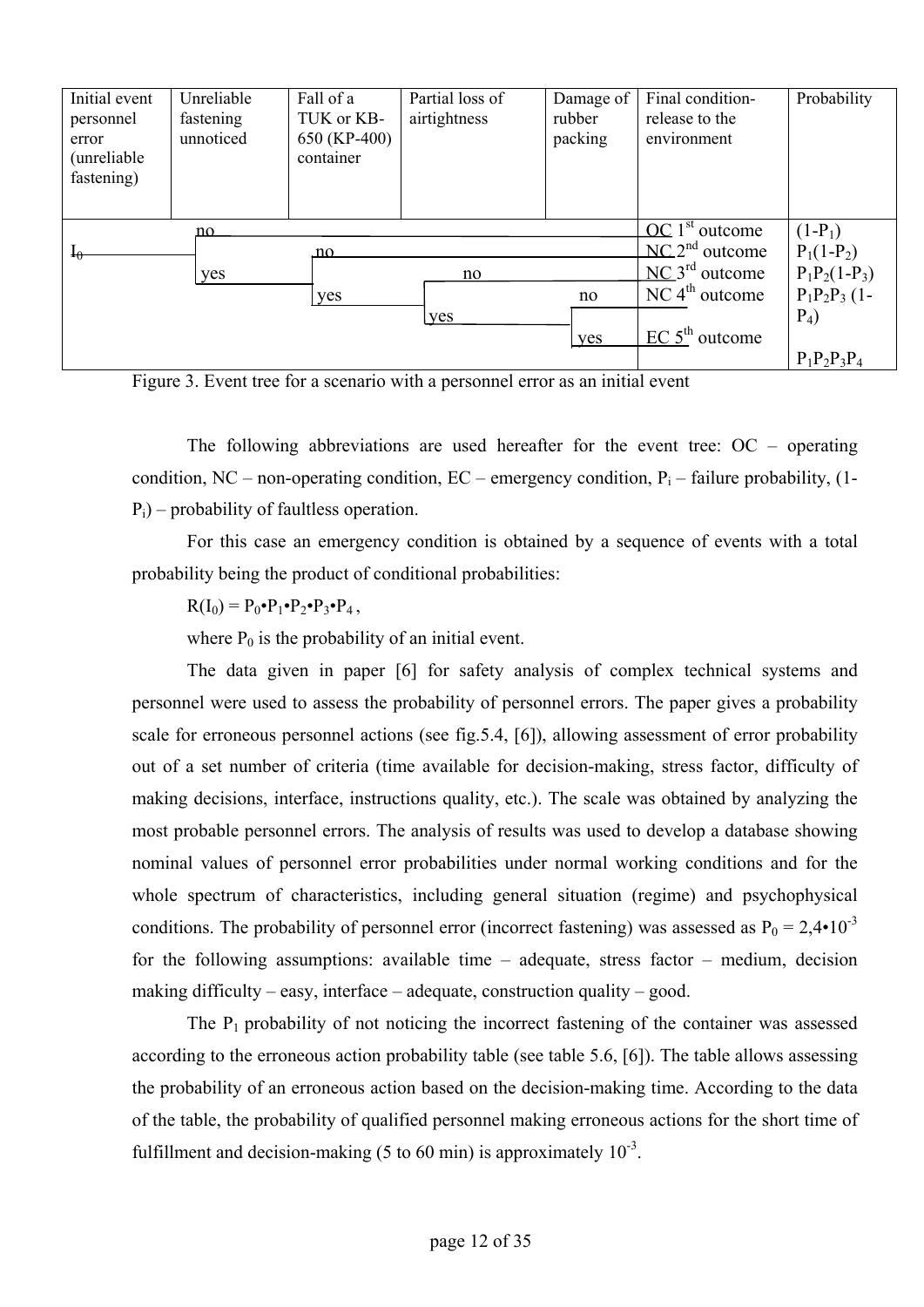The  $P_2$  probability of a container falling in case of a failure of a single binding will be conservatively assessed as 1.

The  $P_3$  probability of SFA partially loosing airtightness will be conservatively assessed as 1.

Research carried out in report [7], show that the overall service time of rubber packing of metal-concrete structure (MCS) loaded with SNF is 50 years. However, in the case a container falls from a height of 9 m or more, partial failure of rubber packing becomes possible, accompanied by a leak with an equivalent diameter of 3.3 mm. Therefore, we will use 1 as a conservative assessment for probability  $P_4$  of rubber packing failure.

Thus the probability of scenario 1, with a personnel error as an initial event may be assessed as:

$$
R(I_0) = 2.4 \cdot 10^{-3} \cdot 10^{-3} \cdot 1 \cdot 1 = 2.4 \cdot 10^{-6}.
$$

Fig. 4 shows an event tree for a scenario with an equipment failure as an initial event. An emergency condition is reached in case of outcome 4.

| Initial event<br>equipment<br>failure (cable<br>fatigue) | Fall of a<br>TUK-18 or<br>KB-650 (KP-<br>400)<br>container | Micro fracturing<br>and partial loss of<br>airtightness | Damage of the<br>rubber packing | Final condition-<br>release to the<br>environment | Probability     |
|----------------------------------------------------------|------------------------------------------------------------|---------------------------------------------------------|---------------------------------|---------------------------------------------------|-----------------|
|                                                          | no                                                         |                                                         |                                 | OC 1 <sup>st</sup> outcome                        | $(1-P_1)$       |
| $I_0$                                                    |                                                            | no.                                                     |                                 | $NC$ 2 <sup>nd</sup> outcome                      | $P_1(1-P_2)$    |
|                                                          | yes                                                        |                                                         | no                              | NC 3 <sup>rd</sup> outcome                        | $P_1P_2(1-P_3)$ |
|                                                          |                                                            | yes                                                     | yes                             | $EC$ 4 <sup>th</sup> outcome                      | $P_1P_2P_3$     |

Figure 4. Event tree for scenario 2 with an equipment failure as an initial event

Assessment of the cable rupture probability was a difficult task due to a number of causes. There were no such accidents in Russia, the service life of the portal crane (20 years) has expired, and no expertise of welding joints and metal structures was carried out. The condition of the crane is actually assessed by performing static and dynamic tests with the load of at least 50 tons. An act is drawn up upon completion of the tests, which is submitted to the nuclear and radiation safety inspections department of Rostehnadzor.

The probability of this scenario was also assessed on the basis of the standards of faultless operations (0.9999), which is recommended in [8] for the elements of hoisting equipment in the cases when a failure may lead to an accident.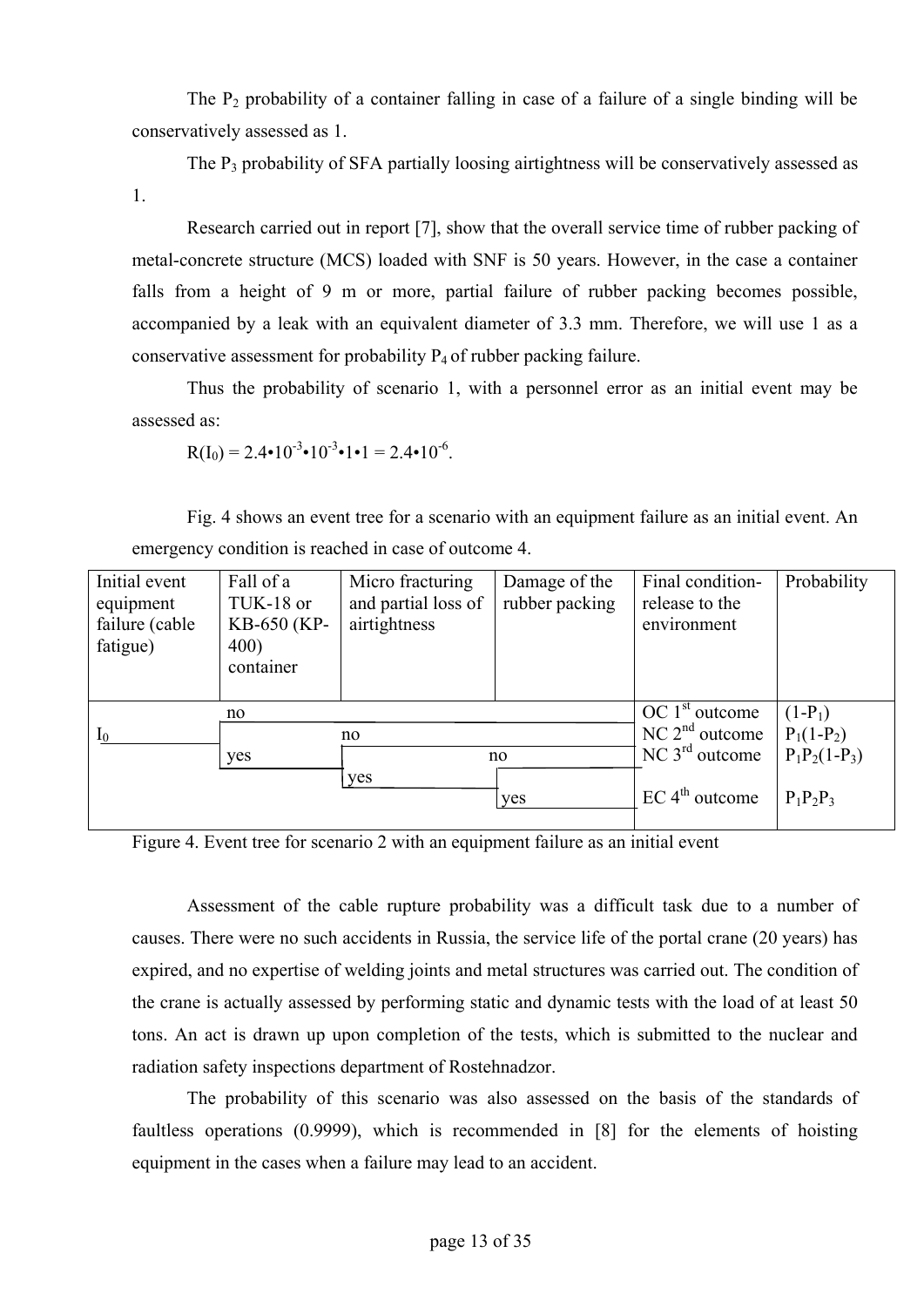The fact that the service life of the crane has expired will be taken into account by reducing the reliability parameter by 95% . It means that the probability of a failure due to any of the reasons, including a cable rupture will be assessed as  $P_0 = 10^{-4}/0.05 = 2 \cdot 10^{-2}$  year<sup>-1</sup>.

The comparison of probability of accidents caused by personnel errors and equipment failure, demonstrate the decisive role of technical factor. Therefore, the probability assessment was further carried out only for the scenarios with an equipment failure.

Such a situation is not typical for Russia. According to the data of Rostehnadzor for 2003-2006, in Russia in average 70% of the accidents with the hoisting mechanisms are caused by the technical factor (unsatisfactory condition of the equipment and mechanisms) and about 30% are caused by organizational and other factors.

The estimate of radioactive substances release and its consequences assumed [9] that in normal operation conditions the number of not airtight fuel element is 1% of the total number of elements and the release of krypton-85 from these elements does not exceed 30% of the total quantity contained. It was conservatively assessed that in emergency conditions 100% of the fuel elements may have lost airtightness and 1% of the activity accumulated under the fuel element claddings could be released into the inner cavity of the container. Assessments show, that the damage of the rubber packing caused by the impact of the fall may lead to formation of a leak with an equivalent diameter of 3.3 mm. In this case the rate of release to the environment under the atmospheric pressure will be  $3 \cdot 10^{-4}$  m<sup>3</sup> per week.

The expected values of the release as the result of the accident are given in Table 2.

Table 2. Release of the radionuclides into the atmosphere as a result of a fall of TUK loaded with SFA

| Radionuclide | Activity of<br>Radionuclides in SFA,<br>Bq | Specific Activity of<br>Radionuclides in the<br>Gas Medium, Bq/m <sup>3</sup> | Release to the<br>Atmosphere, Bq/week |
|--------------|--------------------------------------------|-------------------------------------------------------------------------------|---------------------------------------|
| ${}^{85}$ Kr | $3.0 \cdot 10^{13}$                        | $2.2 \cdot 10^{14}$                                                           | $6.5 \cdot 10^{10}$                   |
| $^{134}Cs$   | $1.6 \cdot 10^{13}$                        | $3.9 \cdot 10^{12}$                                                           | $1.2 \cdot 10^{9}$                    |
| $^{137}Cs$   | $2.3 \cdot 10^{14}$                        | $5.6 \cdot 10^{13}$                                                           | $1.7 \cdot 10^{10}$                   |
| ${}^{60}Co$  | $8.0 \cdot 10^{10}$                        | $1.9 \cdot 10^{9}$                                                            | $5.8 \cdot 10^8$                      |
| ${}^{55}Fe$  | $4.0 \cdot 10^{10}$                        | $1.0 \cdot 10^{9}$                                                            | $2.9 \cdot 10^8$                      |

Assessment of the radiological consequences of this scenario was carried out using the Nostradamus program, which implements the Lagrangian method, under the assumption that the duration of the release was 1 week. Calculations show, that the annual exposure dose for the population at the distance of 1 km from the source will amount several hundredths of millisievert, which is about two orders of magnitude lower than the annual limit of doses set by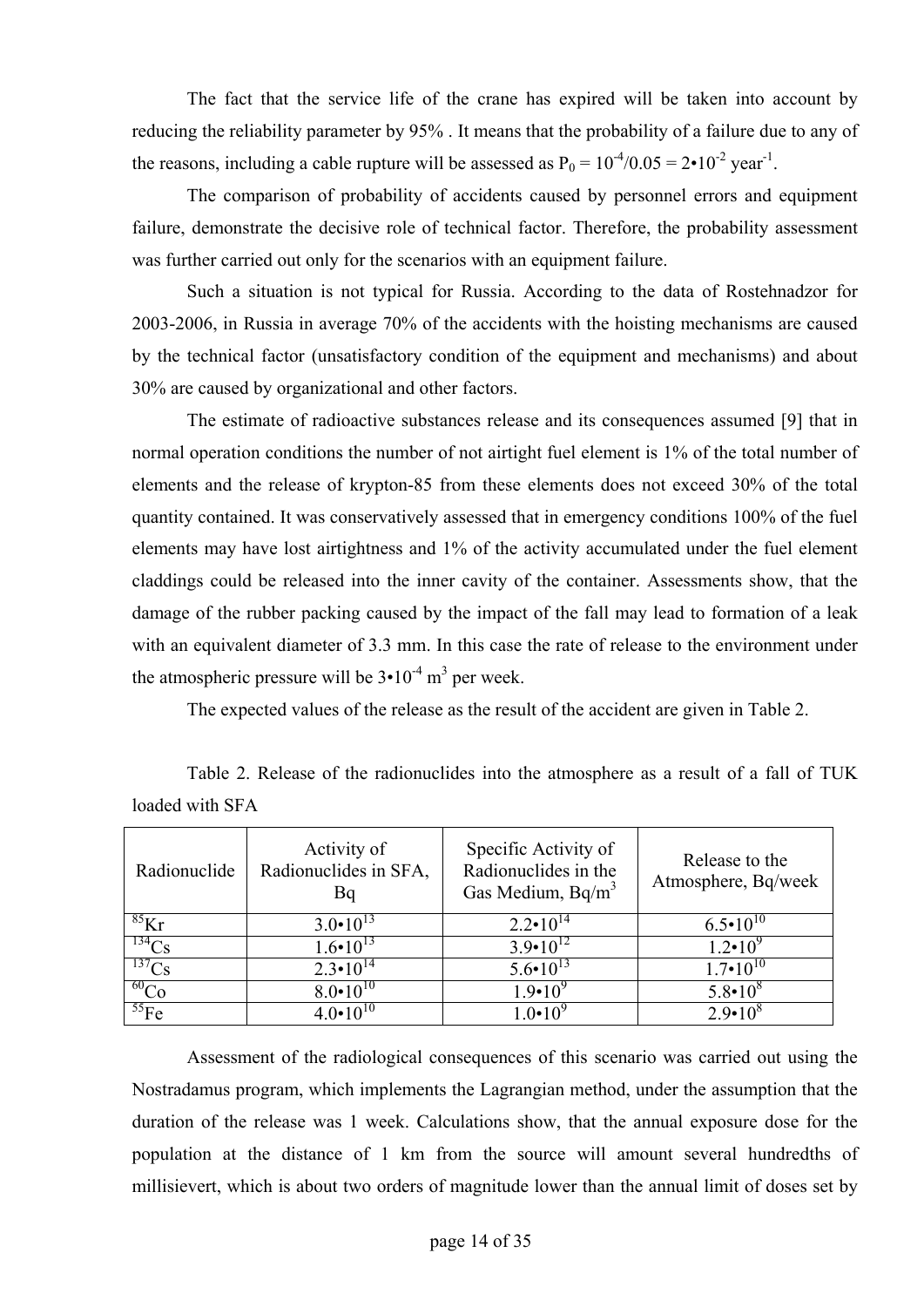NRB-99 [10] for the population. Thus, the current scenario may be classified as level 2 of the INES scale for the criterion of damage to the multilayer protection.

### **4.2. Failure of Container Carriage**

Failure of a container carriage may lead to its overturning and, consequently, to fall of three TUK-18, TUK-108/1 containers. The failure of a container carriage may be caused by faulty condition of the car itself or presence of obstacles on the railway. The data of the technical documents show, that the container retains integrity and the rubber packing remains undamaged in case of a car overturning. Thus, such a sequence of events will not lead to an accident with radiological consequences. Such an accident may be classified as level 0 according to the INES scale, as all three safety barriers will remain intact.

## **4.3. Fall of a base container loaded with a SFA shroud**

According to the used technological procedures, such a scenario is possible for reloading of the fuel from the storage facilities of FMB "Imandra" to the storage facilities of FMB "Lotta". Either К6295 crane manufactured by KONE or "Zhdanovets" crane are used in the works. Taking the indeterminacy of the assessment into account, we will consider the accident probabilities for both technological procedures to be equal.

This scenario is realized only in case of rupture of two cables of double polyspast used in the lifting crane. Each of the cables will hold the container from falling.

Preliminary analysis and the quantitative assessment for scenario 1 showed that the fall of the base container may be the result of an equipment failure due to wear. Extreme external impacts or a fire leading to a rupture of cables are improbable for the period of execution of the works.

The works are carried out by qualified personnel with observation of all procedures, including:

- use of specially designed gripping devices (cross-arms) certified for operations with the specific equipment;
- check of the correct fastening of the gripping device with the transported load after it is lifted to the height not exceeding 300 mm;
- monitoring of correct implementation of the operation instructions by service personnel carried out by the head of works.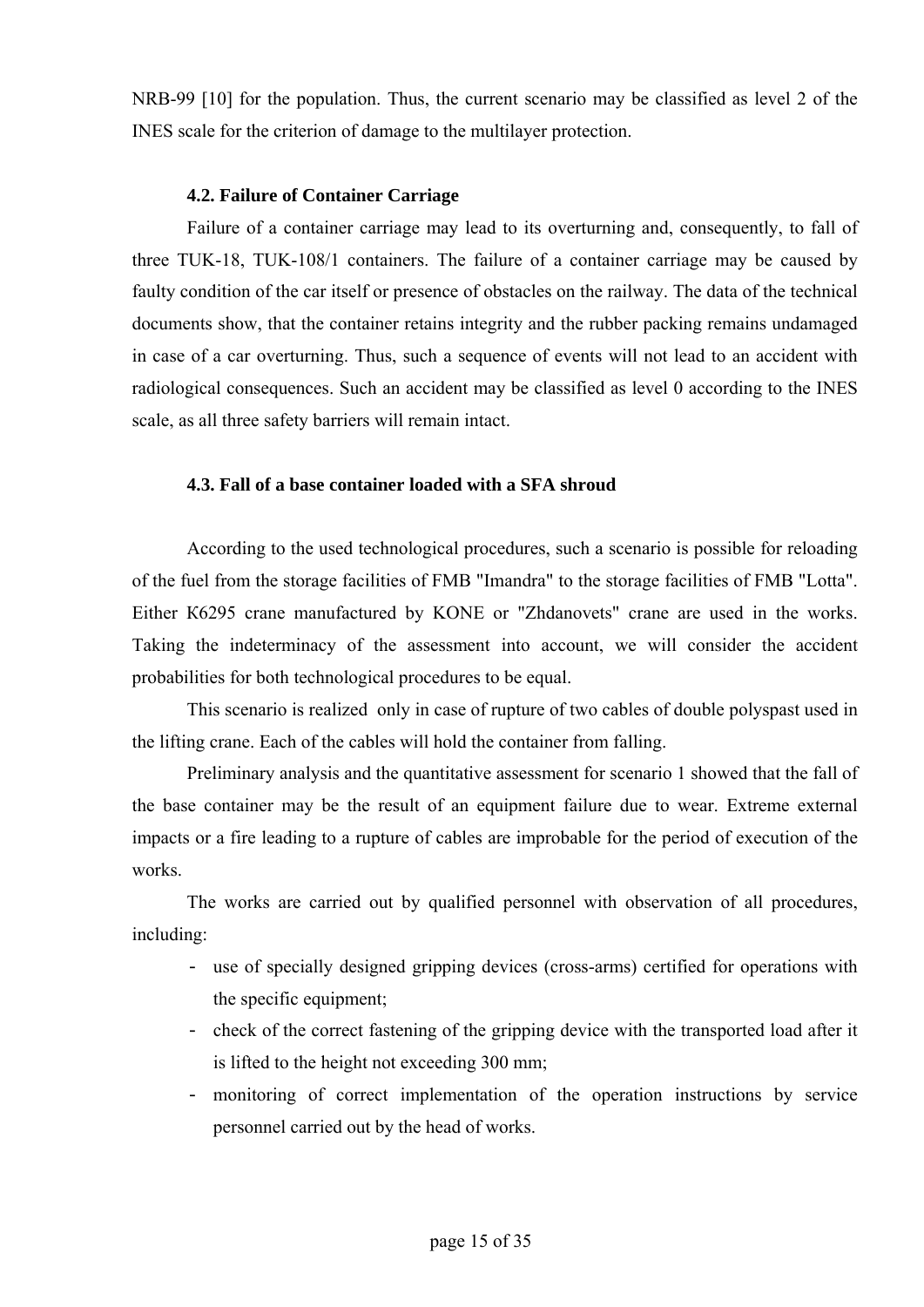In order to reduce the probability of crane operator errors, the crane is equipped with devices limiting the lifting height, lifting rate and boom turn rate. Blocking operations is used for the same purpose - the cranes allow execution of only one operation at a time.

No accidents connected with the fall of a container loaded with assemblies have occurred at FSUE "Atomflot". Three such accidents occurred over the whole period of works on reloading reactor cores in Russia (and the Soviet Union). The overall scope of works carried out over this period included reloading 1000 cores, or approximately 250000 SFA. Taking into account the overall amount of annual works at the facility, the probability of a fall of a reloading container loaded with SFA may be assessed as

 $R(I_0) = 3 / 250000 \text{ X} 15 \text{ X} 7 = 1.3 \cdot 10^{-3} \text{ year}^{-1}$ .

According to a conservative assessment, 30% of krypton-85 and 1% of cesium-134, 137 from the total quantity of radionuclides inside the fuel elements may be released into the inner cavity of the container as a result of an accident connected with heavy mechanical damage of SFA. Release of cobalt and iron radionuclides in the form of finely dispersed aerosol is taken as 0.1% in case of a failure of SFA inside the container. To assess the consequences of the accident, we assume that all the volatile radionuclides were released into the atmosphere. The radionuclide composition of the release, with account for the assumptions made, is given in table 3.

Table 3. Radionuclide composition of the release in case of fall of a base container holding SFA shroud, Bq

| $Kr-85$             | $Cs-134$            | $Cs-137$            | $Co-60$            | $Fe-55$            |
|---------------------|---------------------|---------------------|--------------------|--------------------|
| $1.3 \cdot 10^{12}$ | $2,3 \cdot 10^{10}$ | $3.3 \cdot 10^{11}$ | $8.0 \cdot 10^{7}$ | $4.0 \cdot 10^{7}$ |

Calculation of the radiological consequences of this scenario of the accident was carried out using the Nostradamus program for the following release parameters and weather conditions:

Altitude of the release – 20 meters;

Duration  $-0.1$  hour;

Windspeed - 3 m/s;

Wind direction – towards the nearby residential areas of Murmansk (at the distance of approximately 1.5 km);

Weather stability category D according to Pasquille-Guifford classification, no precipitations.

The results of assessment of radiological consequences (along the track axis) for this accident scenario are given in table 4.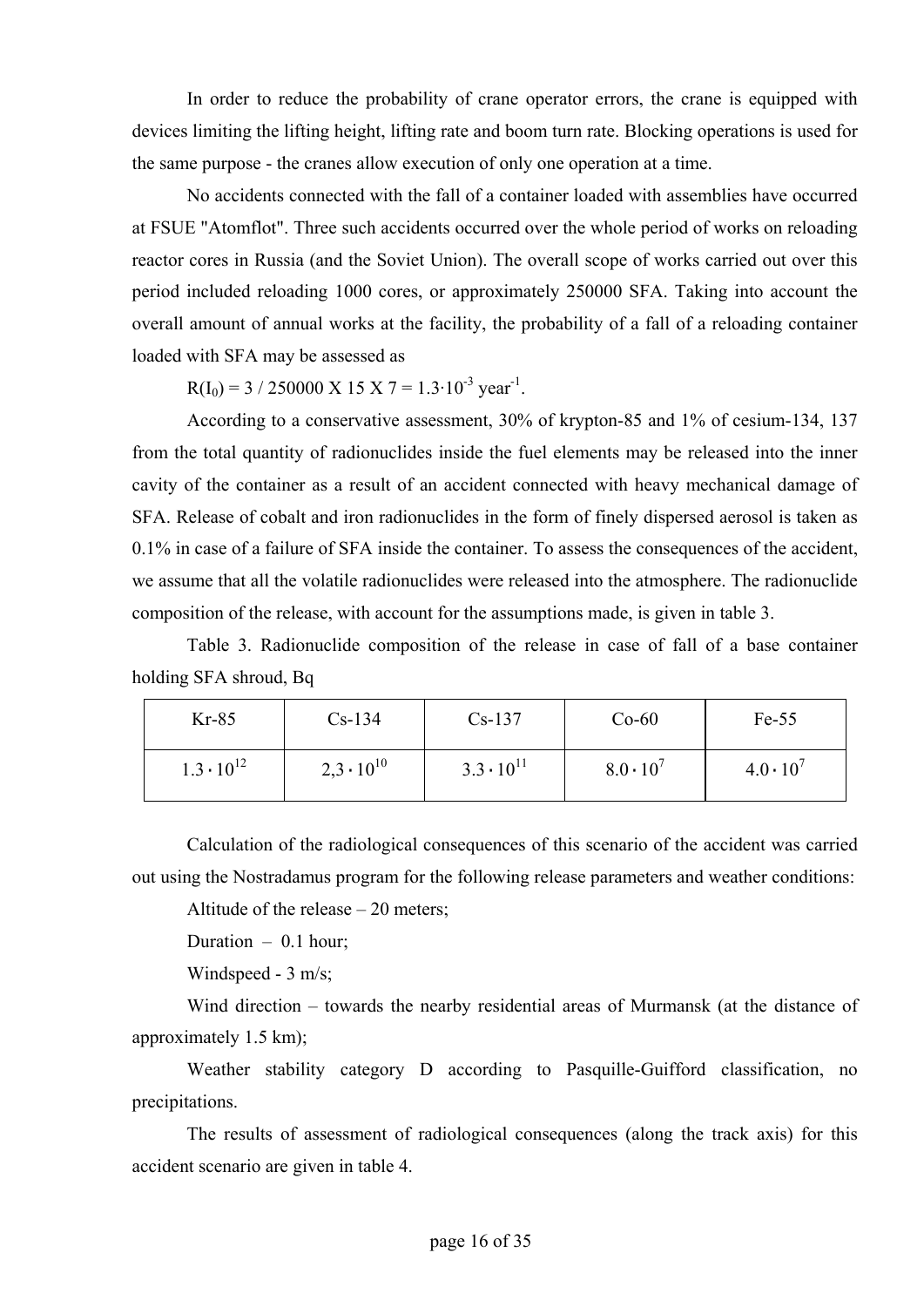| R, km          | $^{137}Cs$<br>Contamination<br>density, $Ci/km^2$ | Effective<br>Dose from<br>the Cloud,<br>mSv | <b>Effective Dose</b><br>from the Surface<br>over 10 days,<br>mSv | Effective<br>Dose over<br>$10 \text{ days}$ ,<br>Children,<br>mSy | <b>Effective Dose</b><br>over 1 year,<br>Children, mSv |
|----------------|---------------------------------------------------|---------------------------------------------|-------------------------------------------------------------------|-------------------------------------------------------------------|--------------------------------------------------------|
|                | 1,1                                               | 0,000130                                    | 0,016                                                             | 0,018                                                             | 0,66                                                   |
| $\overline{2}$ | 0,38                                              | 0,000053                                    | 0,0055                                                            | 0,0061                                                            | 0,22                                                   |
| 3              | 0,21                                              | 0,000031                                    | 0,0031                                                            | 0,0034                                                            | 0,12                                                   |
| $\overline{4}$ | 0,13                                              | 0,000019                                    | 0,0019                                                            | 0,0021                                                            | 0,08                                                   |
| 5              | 0,09                                              | 0,000013                                    | 0,0013                                                            | 0,0014                                                            | 0,05                                                   |

Table 4. Radiological consequences of an accident scenario with the fall of a guiding device or a TUK lid

As we can see in Table 4, the maximum effective dose for the population is less than the annual dose limit (1 mSv/year) set by NRB-99 [10], but is comparable with this value. Thus, the current scenario may be classified as level 3 of the INES scale for the criterion of off-site impact. Taking into account the indeterminacy of the assessments performed for this scenario, detailed dosimetric inspection of the surrounding territory in order to identify and decontaminate the sections with locally high exposure doses will be required. This scenario is also characterized by high exposure dose rates experienced by the personnel performing the works on mitigation of the consequences of the accident.

## **4.4. Fall of a Guiding Device or a Container Lid inside the Container TUK-18, TUK-108/1**

If the guiding device or a container falls and directly hits the centre of an open and fully loaded TK-18 container with a 90° edge, the central shroud holding 7 SFA will be damaged.

No cases of fall of a guiding device were recorded during the whole period of works on reloading of reactor cores.

The following sequence of events is required to realize this scenario. The first one is the failure of one of the three bindings. This must be immediately followed by a 90° turn of the guiding device with subsequent failure of the two remaining bindings. Furthermore, the device should fall directly into the center of the container. All of these events must happen immediately one after another in very short time intervals.

Assessment of the dynamic load on the remaining two cables was carried out by resolving differential equation of rotary motion in model geometry.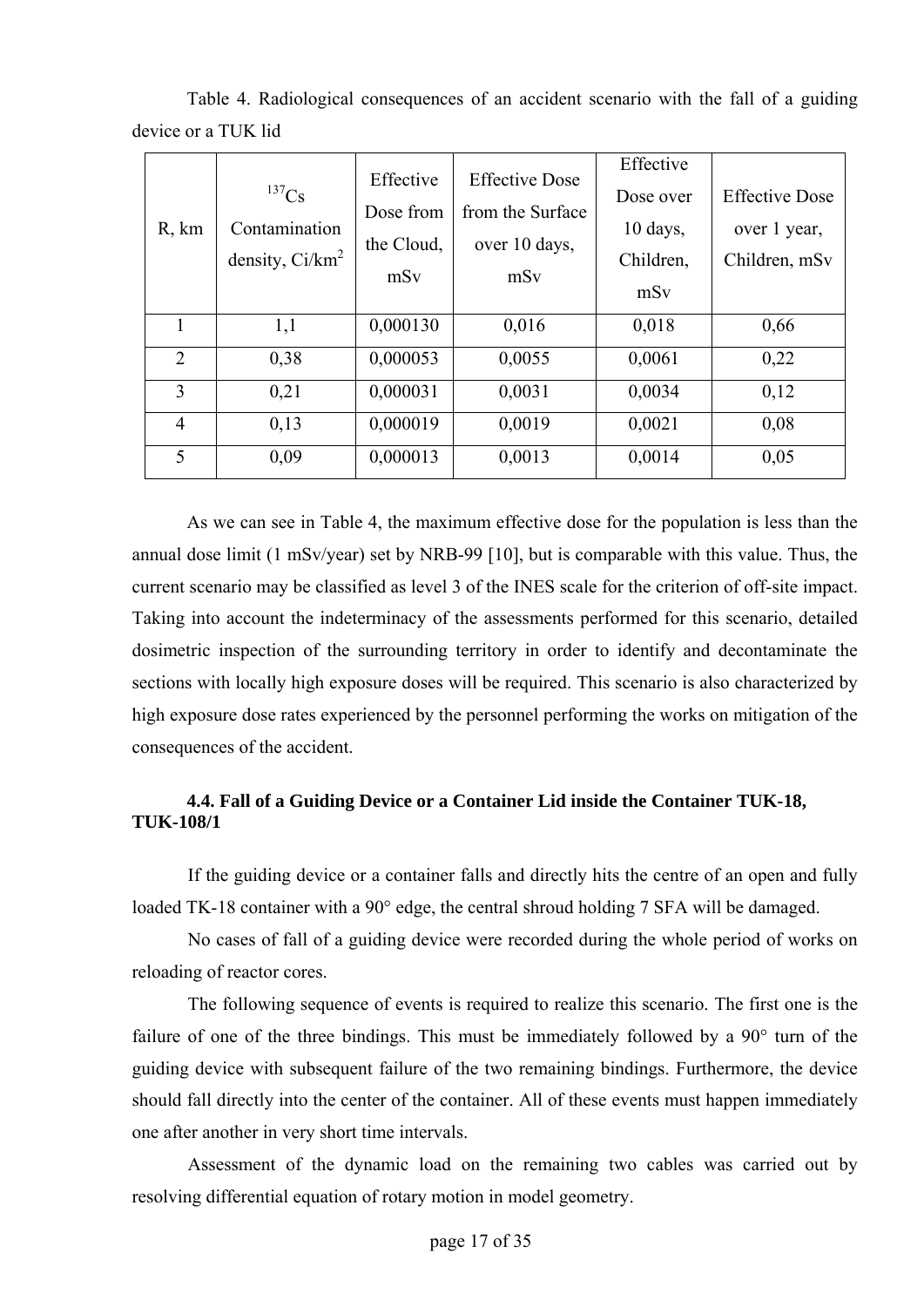This assessment can be used to state that the simultaneous rupture of the two remaining cables is not a determined consequence of the first failure. These events can be considered as independent and caused by the wear of equipment or personnel errors. If a second binding fails, the binding of the third cable will follow immediately, as the allowed load will be exceeded.

The probability of the "required" orientation of the guiding device may be assessed using the geometric dimensions of the internal cavity, shroud and the diameter of the guiding device as 0.1 for the angular variable  $X$  1/7 - for the probability of hitting the centre.

Thus the probability of this scenario 1 may be assessed as

Probability of a failure of the first binding  $(2 \cdot 10^{-2})$  X probability of a failure of the second binding (2•10<sup>-2</sup>) X probability of the "required" orientation of the guiding device (0.1•1/7) =  $6•10^{-6}$  year<sup>-1</sup>.

Similar scenario should be realized for the fall of the container lid. The weight of the lid is three times lower. However, due to indeterminacy of assessments, we will consider the consequences of both scenarios to be equal. Thus, total probability of this scenario can be assessed as  $1.2 \cdot 10^{-5}$  year<sup>-1</sup>.

In order to assess the maximum consequences of the event we will take the case when the lid falls into the fully loaded TUK-18 (TUK-108/1). The impact is taken by the central SFA shroud, which is deformed, leading to loss of airtightness of SFA shrouds inside the container.

The damage of the shroud will be similar to the scenario of a fall of a container loaded with SNF, which is described above. Taking the indeterminacy of the assessments into account we will consider the severity of consequences for both scenarios to be equal.

Maximum effective dose for the population will be about 1 mSv/year, thus being within the dose limit set by NRB-99 [10]. Thus, the current scenario may be classified as level 3 of the INES scale for the criterion of off-site impact.

## **4.5. Fall of technological equipment onto the loaded container or a train loaded with SNF**

Fall of technological equipment capable of damaging the TUK inside the train car is considered in this scenario. Such equipment may include crane support, crane arm, the cabin and the turning mechanism, and the counterweight. According to the utilized technological procedure, the counterweight of the crane can never be transported over the train during reloading containers from FMB "Lotta", and, therefore it cannot fall onto the car. Still, fall of a counterweight, as well as fall of the other equipment elements in question will simultaneously lead to a fall of TUK.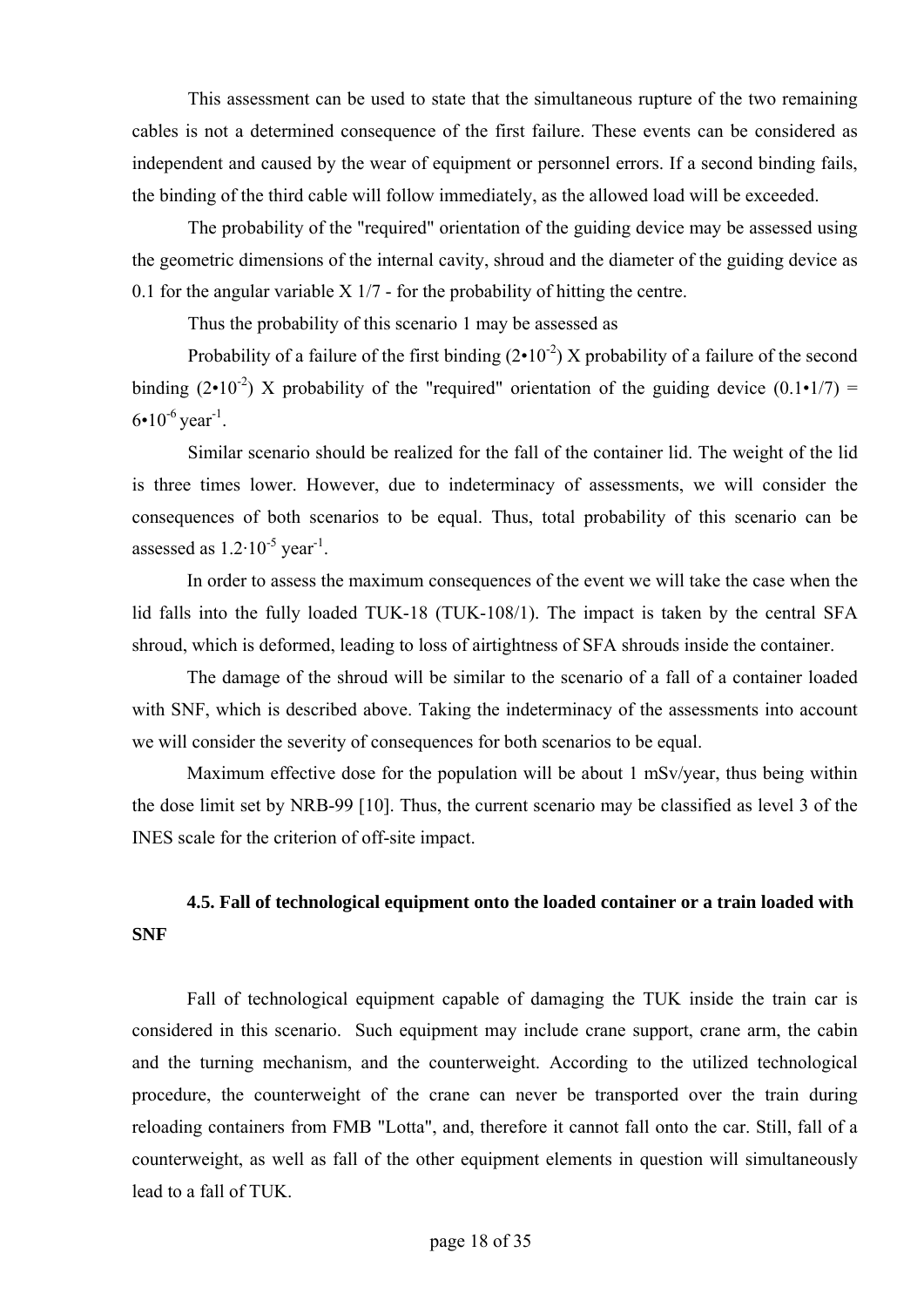Fall of TUK inside the container as a result of a cable rupture or a fall of counterweight, if assessed conservatively, will lead to partial damage of TUK packing, damage or overturning of car, accompanied by fall of two more containers. The most severe radiological consequences can be expected for simultaneous fall of technological equipment and TUK onto the loaded special train.

Fall of equipment elements may be caused by latent defects of metal structures, welded joints, rails, which were not found during inspection prior to the carried out works or a combined failure of safety equipment (lifting height limit, braking system).

There were no cases of such accidents at the facility. The service period of К 6295 KONE crane is over 20 years. Such a situation is typical for Russia. About 900 portal cranes are operated in Russia according to the data of Association of commercial ports of Russia. Over 80% of the cranes have service life of over 12 years and about 40% have passed their authorized amortization term (25 years). Therefore, we will use the statistics of such accidents in Russia to assess the probability of an event.

Table 5 gives statistics of accidents with portal cranes in Russia for the past 10 years. The information was received from the Russian HSE Agency Ltd., which provides consulting services in the field of industrial, fire and environmental safety, labor protection and prevention of emergency situations.

| Description of accident                                                              | Nmbr           |
|--------------------------------------------------------------------------------------|----------------|
| Fall of arm during loading/unloading works caused by unsatisfactory condition of the |                |
| equipment                                                                            |                |
| Fall of arm and the turning platform during loading/unloading works caused by        | $\overline{2}$ |
| overloading                                                                          |                |
| Fall of crane support during loading/unloading works caused by unsatisfactory        |                |
| condition of the equipment                                                           |                |
| Fall of crane support during loading/unloading works caused by overloading           |                |
| Fall of the turning platform during maintenance works on replacement of the collar   |                |
| bearing                                                                              |                |
| Fall of the crane support (no detailed description)                                  |                |
| Total over 10 years                                                                  | 8              |

Table 5. Statistics of accidents with portal cranes at the ports of Russia in 1998-2007

The data given in table 5 are in agreement with the annual Rostehnadzor reports. According to these reports, there were 4 accidents with portal cranes in Russia in 2003-2006.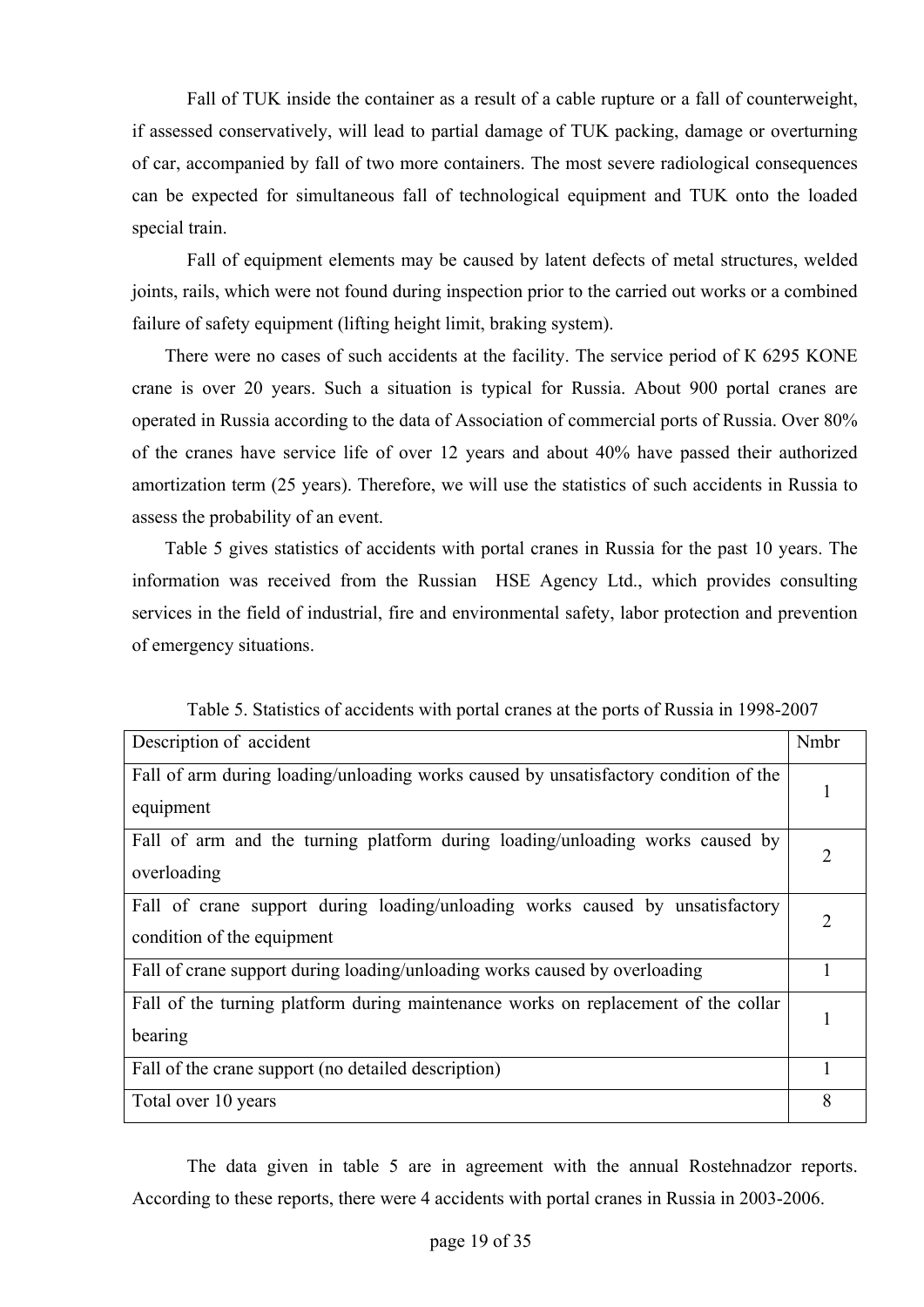It is obvious, that the statistics does not reflect the cases when the failures were not detected or did not lead to an accident.

According to HSE Agency Ltd., there were 8 accidents with portal cranes in Russia over the last 10 years, including 3 caused by overloading. Taking into account the fact that no overloading can take place during fuel reloading, and the total number of cranes, the probability of a fall of crane elements can be conservatively assessed as  $6 \cdot 10^{-4}$  year<sup>-1</sup>.

Fall of heavy equipment elements onto the special train can take place only when the container is lowered into the car, and both the crane arm and the train are located along the same line. It can be assumed that the duration of the loaded crane arm passage over the train is 1/3 of the total time of the operation, which includes lifting, transport and lowering the container into the car. Thus, the probability of fall of the heavy technological equipment elements can be assessed as  $2.10^{-4}$  year<sup>-1</sup>. It should be kept in mind, that if the load of the cranes at commercial ports is taken into account, the latter assessment will be sufficiently lower.

The consequences will be most severe for the scenario with a fall of a crane support. In this case, 3 heavy elements may fall onto the train: TUK, crane support and the counterweight. According to expert assessments, such a scenario will lead to destruction of 1 container car and damage of 4 TUK-18, TUK-108/1 containers.

FSUE CBSE performed a technical report [11] on analysis of the TUK-108/1 strength at the accumulation pad of Maintenance Technological Enterprise (MTE) "Atomflot" (at present FSUE "Atomflot"), which showed that the following damage can happen in case of such an accident.

The falling counterweight of the portal crane destroys the inner and outer lids of the container, two diaphragms of the spacer grids and contracts the SFA shrouds;

The containers elastic properties allow the bottom of the container to remain intact, only the shock absorbing elements of the bottom are crushed.

It was conservatively assessed that in emergency conditions 100% of the fuel elements may have lost airtightness and 1% of the activity accumulated under the fuel element claddings could be released into the inner cavity of the container. Assessments show that the damage of the rubber packing caused by the impact of the fall may lead to formation of a leak with an equivalent diameter of 3.3 mm. In this case the rate of release to the environment under the atmospheric pressure will be  $3 \cdot 10^{-4}$  m<sup>3</sup> per week.

The expected values of the releases as the result of the accident with the fall of the technological equipment are given in Table 6.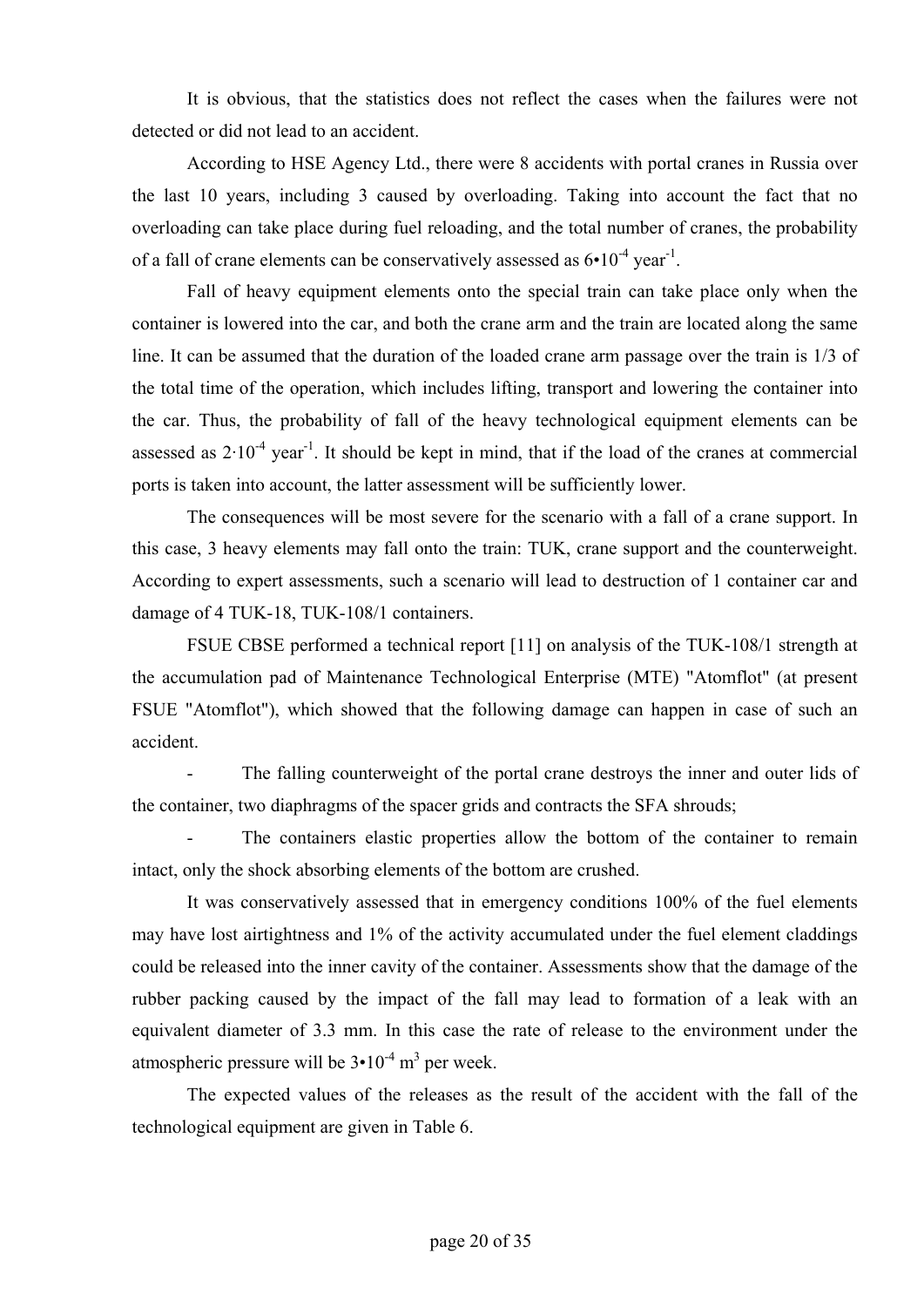| Radionuclide | Radionuclide content in<br>TUK, Bq | Specific Activity of<br>Radionuclides in the<br>TUK Gas Medium,<br>$Bq/m^3$ | Release to the<br>Atmosphere, Bq/week |
|--------------|------------------------------------|-----------------------------------------------------------------------------|---------------------------------------|
| ${}^{85}$ Kr | $3.0 \cdot 10^{13}$                | $2.2 \cdot 10^{14}$                                                         | $2.5 \cdot 10^{11}$                   |
| $^{134}Cs$   | $1.6 \cdot 10^{13}$                | $3.9 \cdot 10^{12}$                                                         | $4.8 \cdot 10^{9}$                    |
| $^{137}Cs$   | $2.3 \cdot 10^{14}$                | $5.6 \cdot 10^{13}$                                                         | $6.8 \cdot 10^{10}$                   |
| $^{60}$ Co   | $8.0 \cdot 10^{10}$                | $1.9 \cdot 10^{9}$                                                          | $2.3 \cdot 10^{9}$                    |
| $^{55}Fe$    | 4 0.10 <sup>10</sup>               | 1 $0 \cdot 10^{9}$                                                          | $12 \cdot 10^{9}$                     |

Table 6. Release of the radionuclides into the atmosphere as a result of a fall technological equipment onto the special train

Assessment of the radiological consequences of this scenario was carried out using the Nostradamus program, which implements the Lagrangian method, under the assumption that the duration of the release was 1 week. Calculations show that the annual exposure dose for the population at the distance of 1 km from the source will not exceed 1 millisievert, which is about an order of magnitude lower than the annual limit of doses set by NRB-99 for the population. Thus, the current scenario may be classified as level 3 of the INES scale for the criterion of effect on the population.

## **5. Risk matrix**

Table 7 gives the results of quantitative risk assessment for the most significant scenarios of accidents possible during SNF reloading works at FSUE "Atomflot".

Table 7. Results of quantitative risk assessment at during SNF reloading works at FSUE "Atomflot"

| Scenario       |                                                                     | Probability,        | <b>INES</b> scale |
|----------------|---------------------------------------------------------------------|---------------------|-------------------|
| number         | Initial event                                                       | $year-1$            | level             |
|                | Fall of a TUK Container                                             | $2.0 \cdot 10^{-2}$ | $\overline{2}$    |
| 2              | Failure of container carriage                                       |                     | $\Omega$          |
| 3              | Fall of reloading container loaded with SFA                         | $1.3 \cdot 10^{-3}$ | 3                 |
| $\overline{4}$ | Fall of a guiding device or a container lid onto<br>TK-18 container | $1.2 \cdot 10^{-5}$ | 3                 |
| 5              | Fall of technological equipment onto the train<br>loaded with SNF   | $2.0 \cdot 10^{-4}$ | 3                 |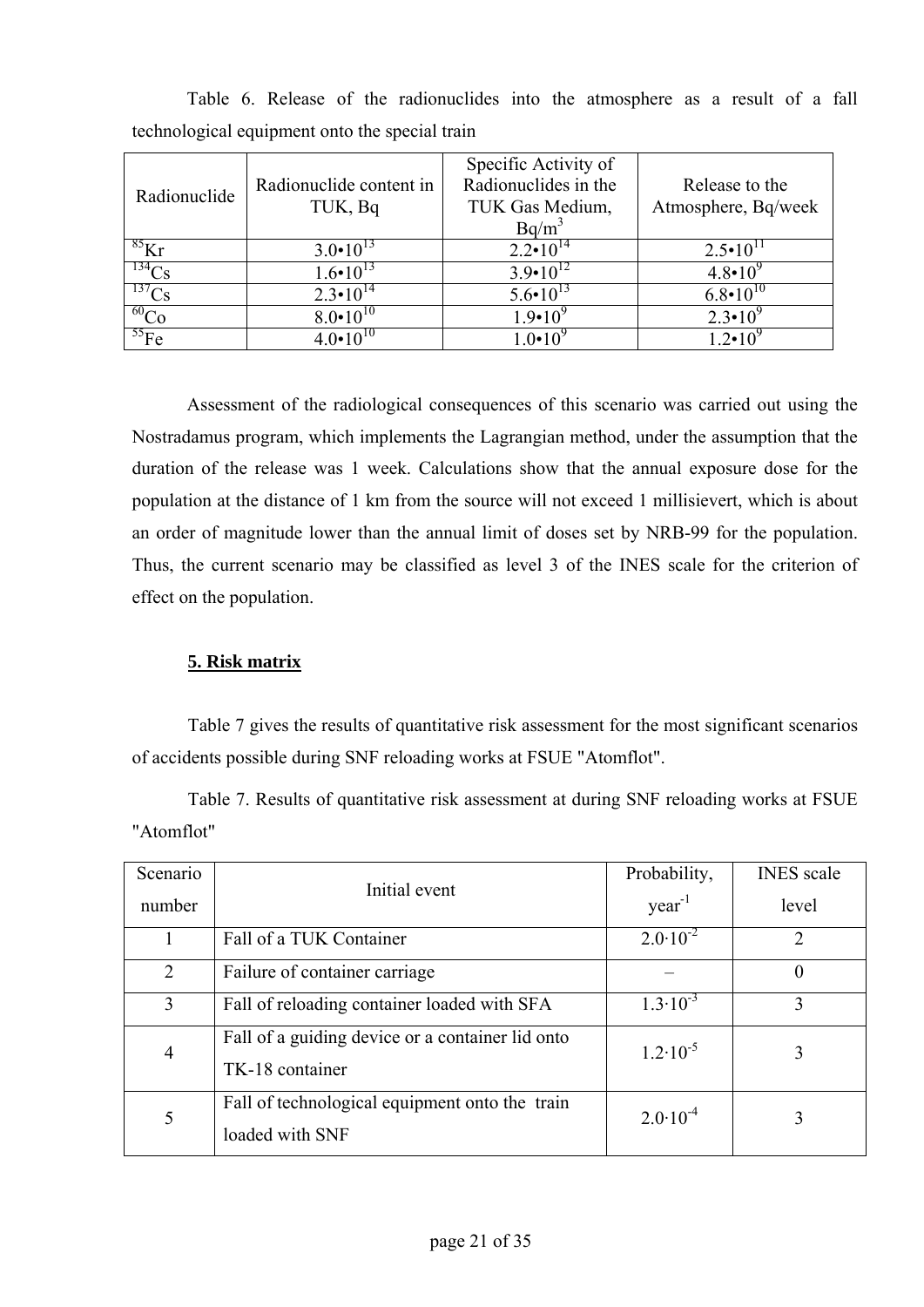Risk matrix was drawn up in accordance with the Risk assessment methodology document, developed during the work on Phase II of the Source control project. Priority matrix of corrective actions for SNF reloading works at FSUE "Atomflot" is given in fig. 5. The scenario numbers in fig.5 correspond to table 7.



Fig. 5. Risk matrix for SNF reloading works at FSUE "Atomflot"

Analysis of the matrix allows making a conclusion that this facility is characterized by acceptable of safety. There are no scenarios which require implementation of urgent (within 3 months) corrective actions. Taking into account the assumptions made and indeterminacy of the assessments, all of the scenarios, with the exception of scenario 4, are of the same level of significance and require planned correction measures to reduce the risk of an accident. The actions should first be aimed at increasing the reliability of the elements and mechanisms of hoisting equipment. The lower priority of scenario 4 (fall of a guiding device or a container lid into the container) is determined by the procedure of works and the additional conditions required for its realization. In general, the corrective actions for scenarios 1, 3, 5 will also in most cases lower the risk of scenario 4.

The working team recommends considering strengthening the crossarms of the coastal diesel generator leading to the crane columns, as their damage may not be found by the personnel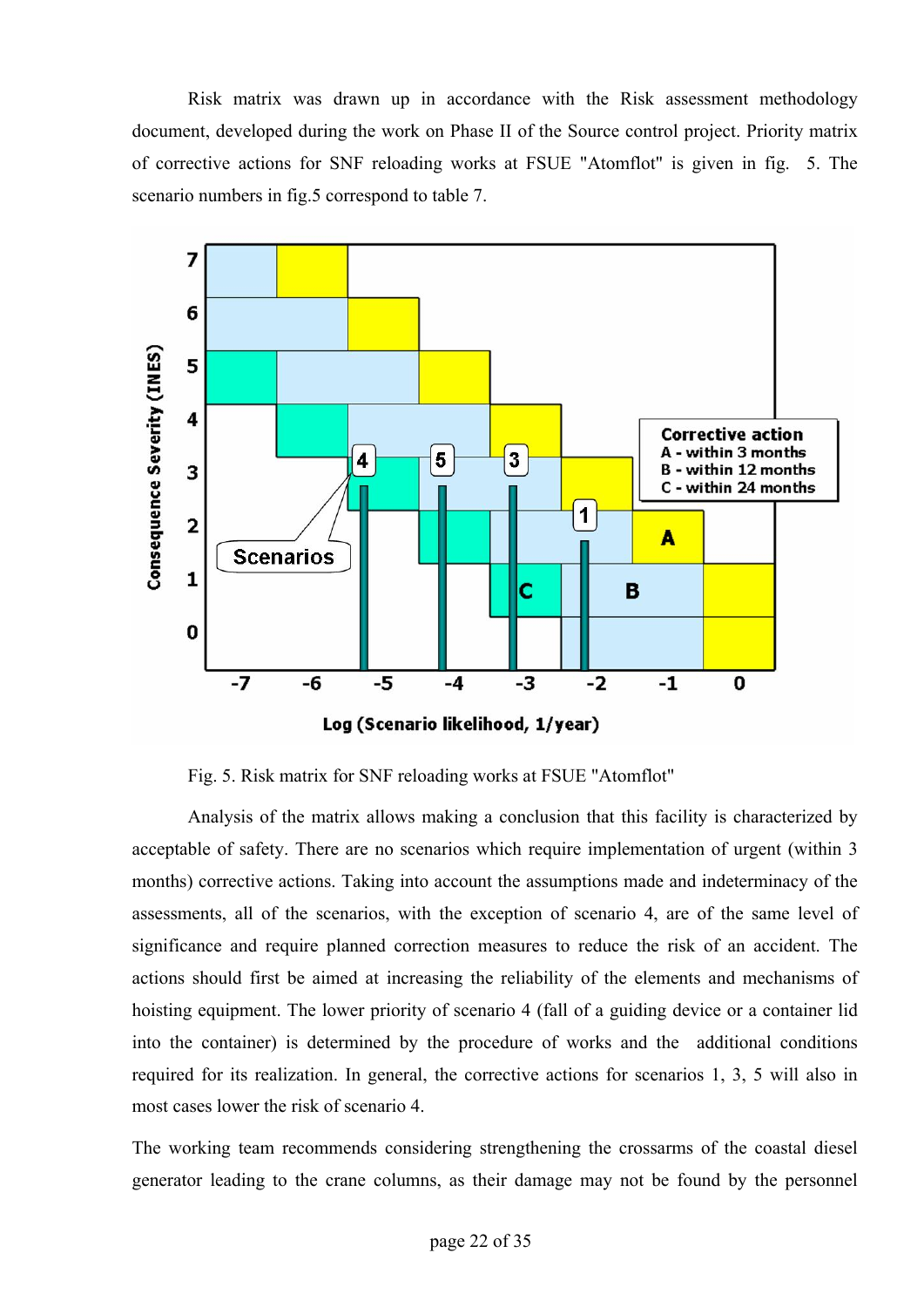before the start of works on SNF transportation. While the loss of power supply does not lead to an accident with significant consequences, if the base container remains hooked in the air, it will lead to additional exposure of the personnel.

## **6. Recommendations on the Use of Risk Assessment Methodology at FSUE "Atomflot"**

The methodology developed in the framework of the Source Control Project (Phases I-II) was applied for assessment of accident risks during SNF reloading works at FSUE "Atomflot". The experience of application of risk assessment methodology allowed making the following conclusions and recommendations:

1. The risk assessment methodology document describes in detail the step-by step procedures of assessment and decision-making on corrective actions.

2. Taking into account the universal approach taken in the methodology and the experience of its application, it can be recommended for other hazardous process facilities of FSUE "Atomflot" with other hazard sources. The appropriate risk matrixes are available.

3. The methodology contains a description of possible methods of quantitative and qualitative risk assessment, recommendations for selection of a specific method, but does not state any requirements for their application. The specialists of the facility should use the method that's most familiar for them.

4. The specialists of the facility should have methods or software capable of assessing the severity of consequences in accordance with the categories set by the risk matrix.

5. Experience of other facilities performing similar operations should be used if input data for risk assessment are limited.

6. The current methodology can be useful in introduction of the ISO 14001 standard at the facility at the stage of identifying and ranking the significant environmental aspects. Both the risk matrixes described in the methodology and the approaches based on qualitative criteria recommended by the ISO 14001 standard may be used in the process. In any case, the approach chosen for ranking the events should facilitate reaching the objective - development of a more effective program for risk management and potential risk reduction.

## **8. Recommendations on Introduction of ISO 14001 standard at FSUE "Atomflot"**

Recommendations for introduction, and the potential advantages of an Environmental Management System (EMS) at a nuclear- or a radiation-hazardous facility are described in detail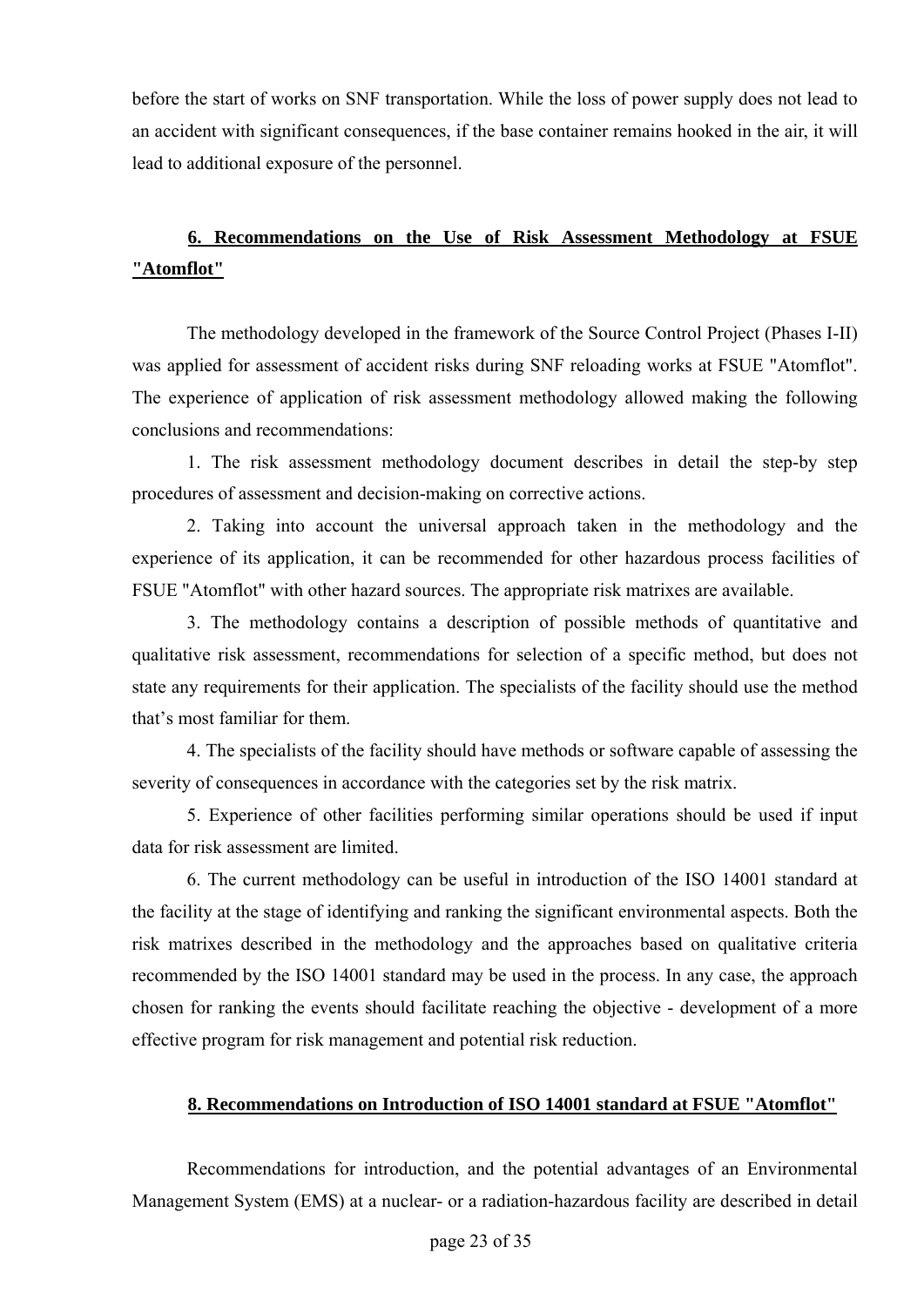in the final report on the Source Control Project, Phase II. The current report contains recommendations for a specific facility – FSUE "Atomflot".

The observations and studies performed in the framework of the works under Phase III allow making a conclusion that the facility has a good position for development and certification of an environment management system complying with the requirements of GOST R 14001- 2007.

An effective document management system is functioning at the facility. Instructions and standards of conduct of hazardous works, specifying the rules of the works, responsibilities, and the limits of operation parameters, are available to the personnel. The requirements of regulatory documents are fully observed during the radiation-hazardous works, including the requirements to environment protection. Environmental safety enhancement program is being realized at the facility, and the system of training and advanced training of the personnel of the facility includes environmental training. FSUE "Atomflot" performs several programs conforming to the requirements of ISO 9001 standard (quality management systems). The central facility laboratory carries out measurements and environment monitoring. The facility submits quarterly and annual reports on radiation safety.

FSUE "Atomflot" and the nuclear icebreaker fleet of Russia will soon be transferred to the icebreaker and technological complex "Atomflot" to be organized under the control of the state corporation Rosatom.

Solution of environmental problems was an important part of Minatom of Russia activities in the last decade. The order of the Minister of the RF for Atomic Energy No. 67 of 19.02.2003 approved the Fundamentals of the Environmental Policy of Minatom of Russia. According to the document, introduction of international standards in the field of environment protection and environmental safety was one of the directions of enhancing environmental safety management and nature-protection activities at the facilities of the branch.

Transfer to Rosatom will inevitably bring reorganization and structural changes in the management of the facility. The management of the state corporation and the facility could use the situation to an advantage by introducing some important elements of the environment management system into the management structure of the facility, and by allocating the required resources. Such important elements at the first stage include the organizational structure, environmental policy, planning of nature-protecting activities in accordance with the environmental policy and the set targets, document management.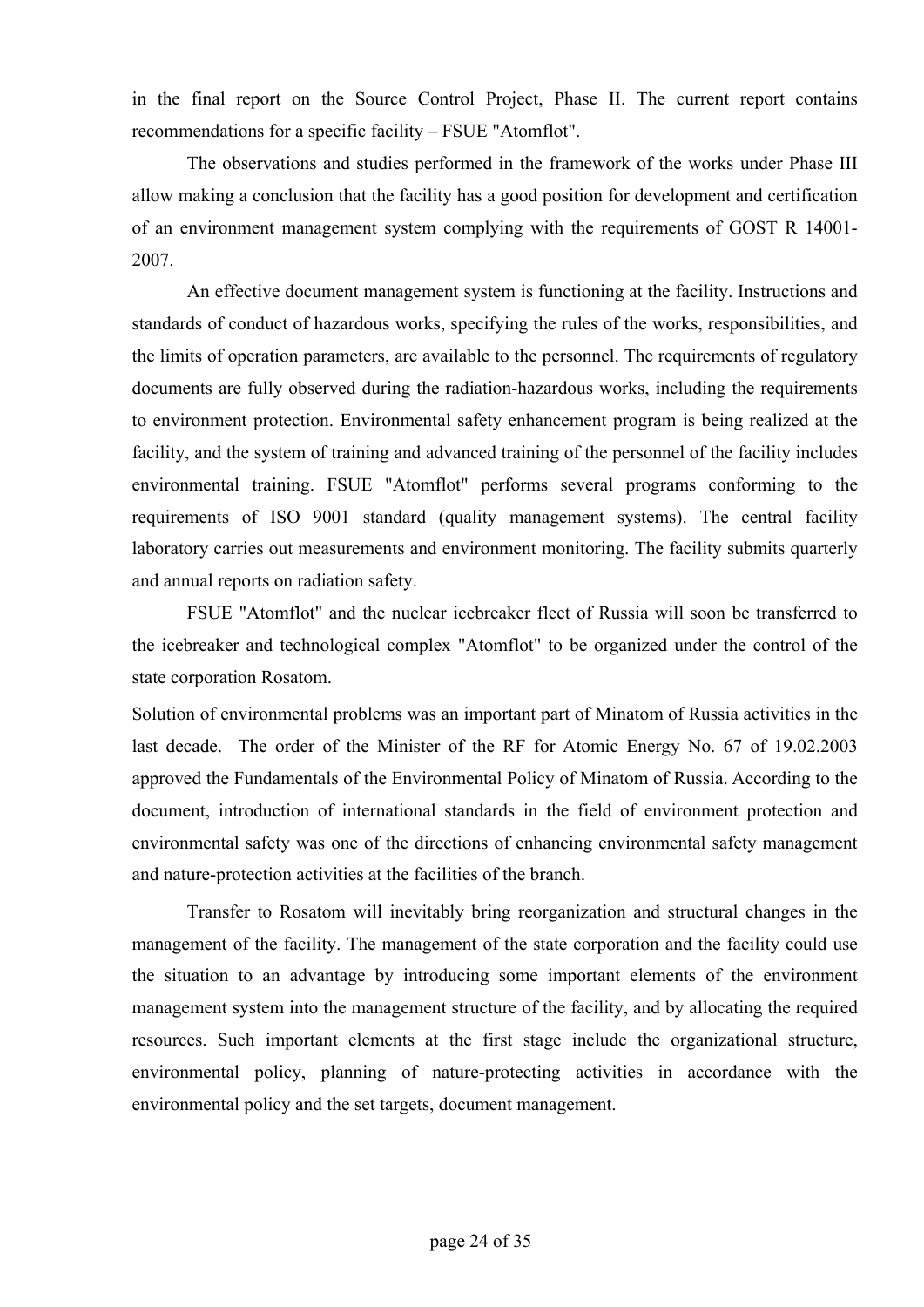## **Conclusion**

Final report on risk assessment for the works connected with SNF transportation at FSUE "Atomflot" was prepared at the current stage of the project. The report includes a brief description of the studied facility, the performed works and the results received in process of carrying out the project, as well as the recommendations. The more detailed information may be found in the reports on stages 2-5, prepared according to the PMP for FSUE "Atomflot".

The executed analysis of accident risks in transportation of SNF at FSUE "Atomflot" shows that the facility has an acceptable level of safety. The main objective of the activities should be maintaining the current level of safety and gradual risk reduction, which can be done in the framework of annual safety assurance programs.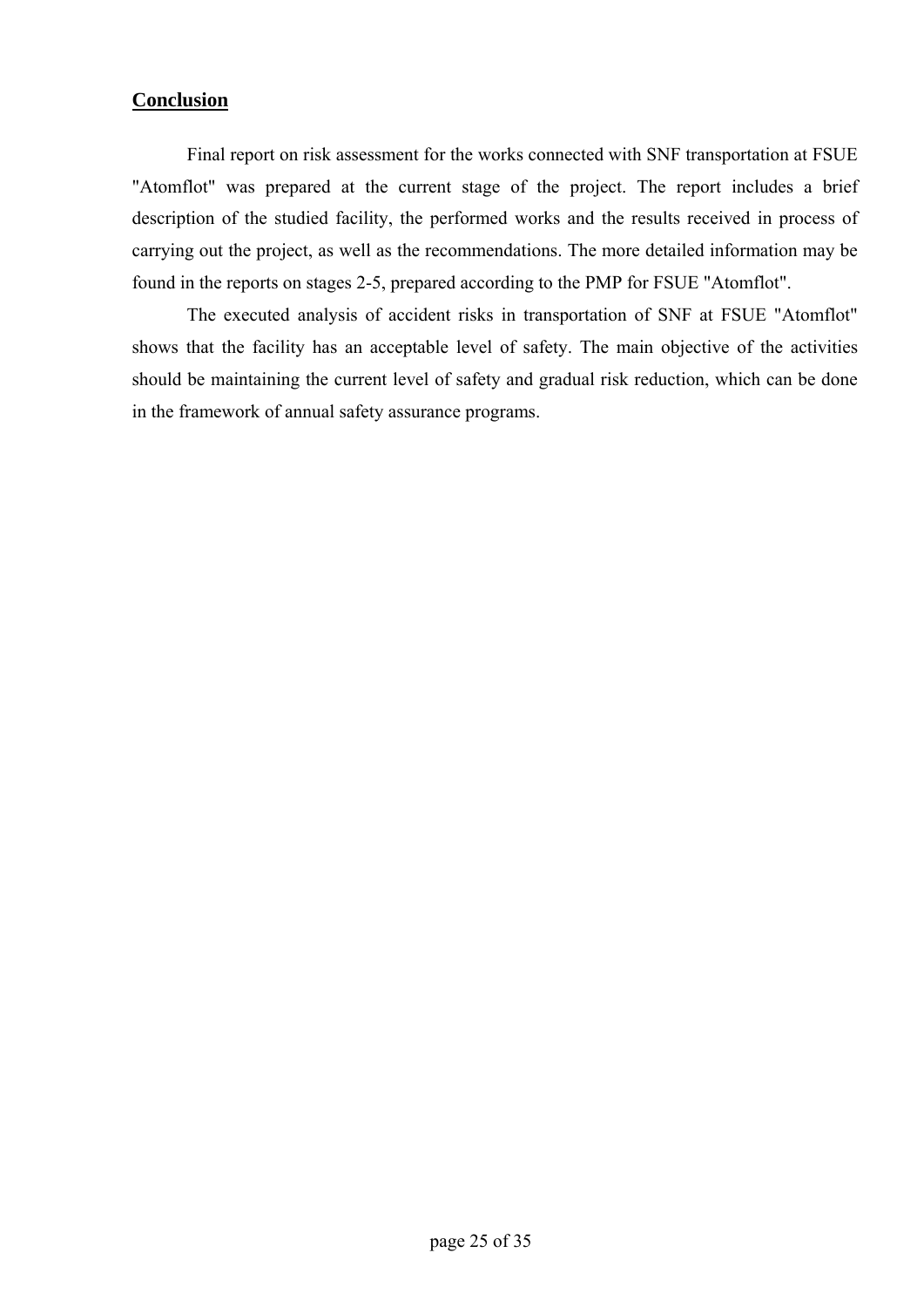## **Attachment list**

- #1 Abbreviations list
- #2 NMV (summary)
- #3 Characteristics of the safety-critical equipment
- #4 References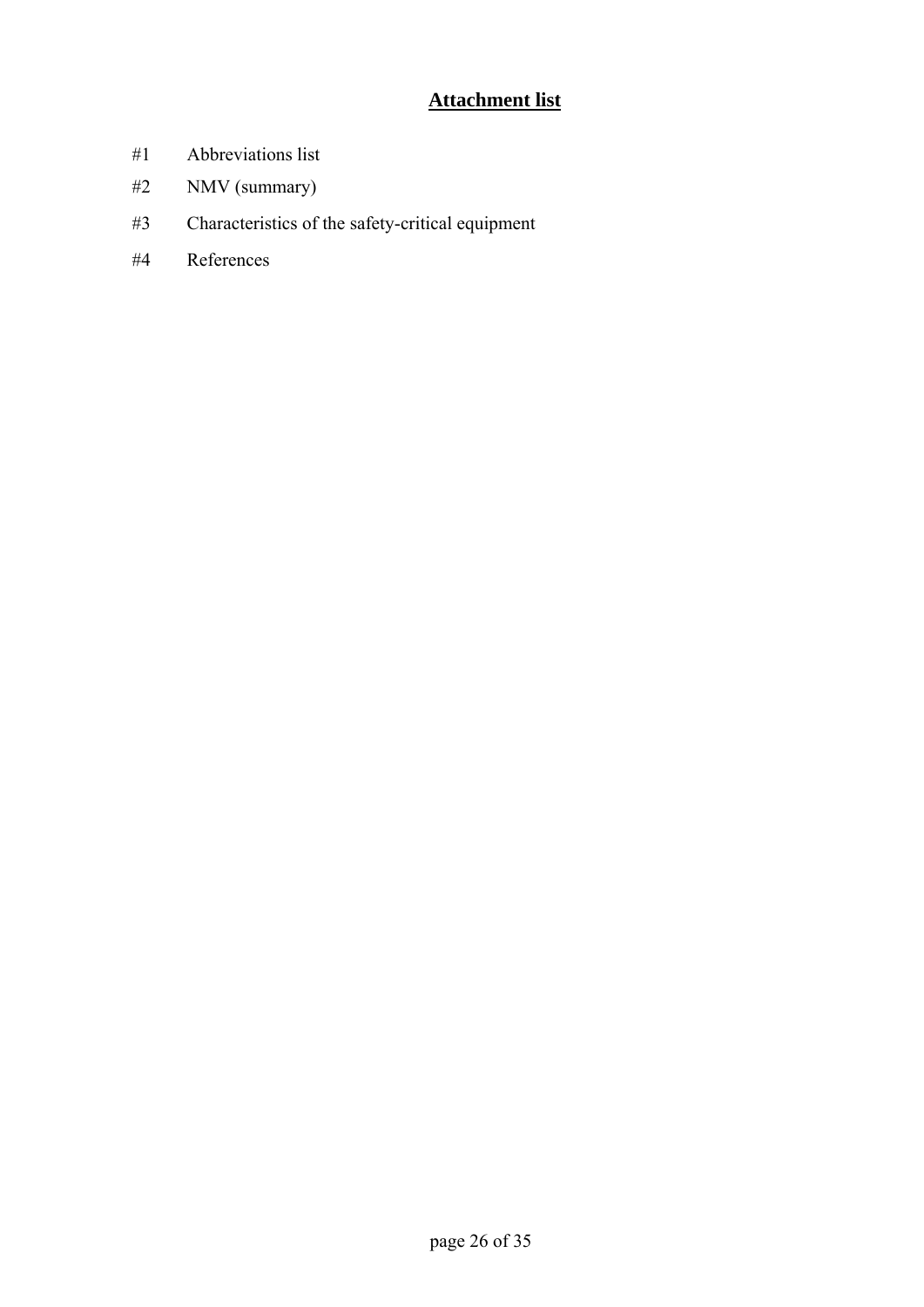## **Abbreviations list**

## **(Attachment 1)**

| <b>ARMS</b>        |                          | <b>Automated Radiation Monitoring System</b>                         |  |  |  |  |  |
|--------------------|--------------------------|----------------------------------------------------------------------|--|--|--|--|--|
| CA                 | $\qquad \qquad -$        | Control Area                                                         |  |  |  |  |  |
| <b>CBSE</b>        | $\qquad \qquad -$        | <b>Construction Bureau of Special Engineering</b>                    |  |  |  |  |  |
| <b>CPS</b>         | $\qquad \qquad -$        | Control and Protection System                                        |  |  |  |  |  |
| <b>FMB</b>         | $\qquad \qquad -$        | <b>Floating Maintenance Base</b>                                     |  |  |  |  |  |
| <b>FSUE</b>        | $\qquad \qquad -$        | <b>Federal State Unitary Enterprise</b>                              |  |  |  |  |  |
| <b>JSC</b>         | $\qquad \qquad -$        | Joint Stock Company                                                  |  |  |  |  |  |
| <b>LRW</b>         | $\qquad \qquad -$        | Liquid Radioactive Waste                                             |  |  |  |  |  |
| <b>MSC</b>         | $\qquad \qquad -$        | Murmansk Shipping Company                                            |  |  |  |  |  |
| <b>MTE</b>         | $\qquad \qquad -$        | Maintenance Technological Enterprise                                 |  |  |  |  |  |
| <b>NM</b>          | $\qquad \qquad -$        | Nuclear Maintenance                                                  |  |  |  |  |  |
| <b>NMV</b>         | $\qquad \qquad -$        | Nuclear Maintenance Vessel                                           |  |  |  |  |  |
| <b>NPU</b>         | $\qquad \qquad -$        | Nuclear Propulsion Unit                                              |  |  |  |  |  |
| <b>NRHF</b>        | $\overline{\phantom{m}}$ | Nuclear and Radiation Hazardous Facility                             |  |  |  |  |  |
| <b>NS</b>          | $\equiv$                 | Nuclear Submarine                                                    |  |  |  |  |  |
| PA                 |                          | <b>Production Association</b>                                        |  |  |  |  |  |
| <b>PMP</b>         | $\qquad \qquad -$        | Project Management Plan                                              |  |  |  |  |  |
| Rostehnadzor       | $\overline{\phantom{0}}$ | Federal Service for Environmental, Technical and Nuclear Supervision |  |  |  |  |  |
| <b>RW</b>          | $\qquad \qquad -$        | Radioactive Waste                                                    |  |  |  |  |  |
| <b>SFA</b>         | $\overline{\phantom{0}}$ | <b>Spent Fuel Assembly</b>                                           |  |  |  |  |  |
| <b>SGP</b>         | $\overline{\phantom{m}}$ | <b>Steam Generating Plant</b>                                        |  |  |  |  |  |
| <b>SI VPNIIKET</b> | $\qquad \qquad -$        | Head Institute "All-Russian Research and Design Institute for Power  |  |  |  |  |  |
|                    |                          | Technology"                                                          |  |  |  |  |  |
| <b>SNF</b>         | $\qquad \qquad -$        | Spent Nuclear Fuel                                                   |  |  |  |  |  |
| <b>SRW</b>         |                          | Solid Radioactive Waste                                              |  |  |  |  |  |
| <b>TUK</b>         | $\qquad \qquad -$        | <b>Transport Container</b>                                           |  |  |  |  |  |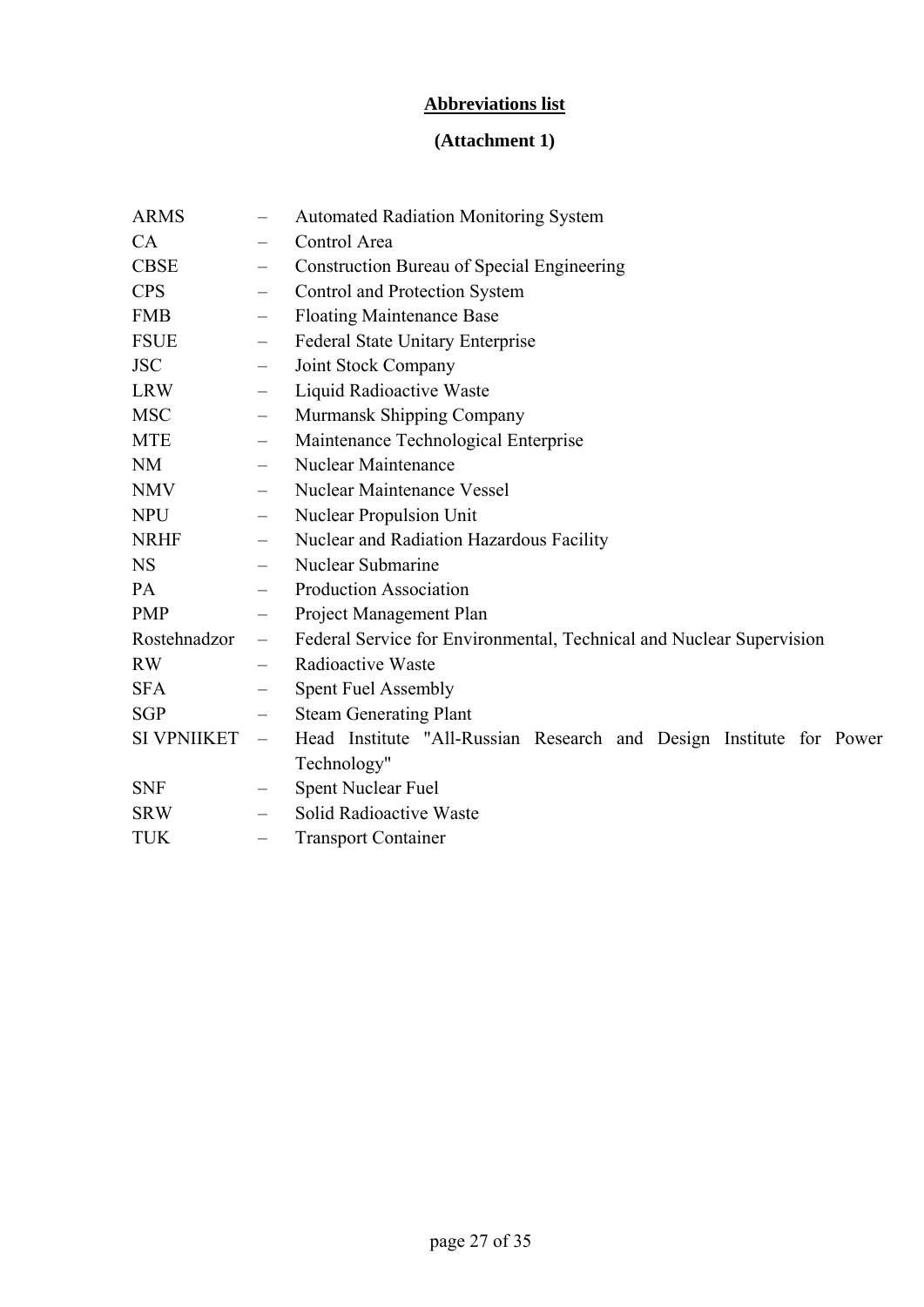### **NMV (summary)**

#### **(Attachment 2)**

At the current time Murmansk Shipping Company operates 6 nuclear maintenance vessels. They are used to carry out operations involving recharge of nuclear reactors, storage of spent and fresh nuclear fuel, temporary storage of liquid and solid radioactive waste, transportation of SNF and RW. NMV are federal property. All vessels are based at FSUE "Atomflot".

Currently the operations involving reloading, temporary storage and transportation of fresh and spent nuclear fuel are carried out by FMB "Imandra" and "Lotta".

| Name of Ship | Launch<br>Date | Max<br>Length, m | Width, m | Displacement, t | Crew, men |
|--------------|----------------|------------------|----------|-----------------|-----------|
| "Imandra"    | 1981           | 130              | 7        | 9700            | 100       |
| "Lotta"      | 1960           | 122              | 16       | 7000            | 60        |

Floating maintenance base "Imandra", commissioned in 1981, is used for nuclear icebreaker re-charging. FMB "Imandra" is equipped with a storage unit for technological channels (capacity – one reactor core), and six tanks for interim storing of spent nuclear fuel, the tankage allows accepting six cores (1530 SFA). The "dry" method of SFA storage is used, i.e. the SNF are cooled by the air inside the shrouds, whilst the shrouds are cooled by distillate.

There are 12 tanks of 545  $m<sup>3</sup>$  total volume for LRW storage at FMB "Imandra".

Spent fuel goes to the storage of FMB "Lotta" after holding in the storage of FMB "Imandra". FMB "Lotta" was built in 1961 and reequipped in 1984. There are 2 storage holds with 6 sections each for storage of spent nuclear fuel. One section has the capacity to hold 68 SFA shrouds. Total storage capacity is 816 shrouds (4080 SFA for the storage of 5-place shrouds), which corresponds to 12 cores of civil nuclear icebreakers.

In 1993 "Lotta" was reequipped, and now it can accept shipping casks of TUK-18 type for spent nuclear fuel. "Lotta" is a unique vessel in the region that can operate the containers of this type. At present it is used for operations on fuel transportation to "Mayak" where the fuel is reprocessed both for the of MSC and the North Fleet. The vessel may hold up to 7 TK-18 containers, including 6 at the storage compartment and 1 at the reloading chamber.

The total term of SNF storage at the floating bases "Imandra" and "Lotta" prior to the sending of the fuel to PA "Mayak" is at least three years. According to the regulations, the storage period aboard FMB "Imandra" is at least 6 months, and the fuel may be reloaded to the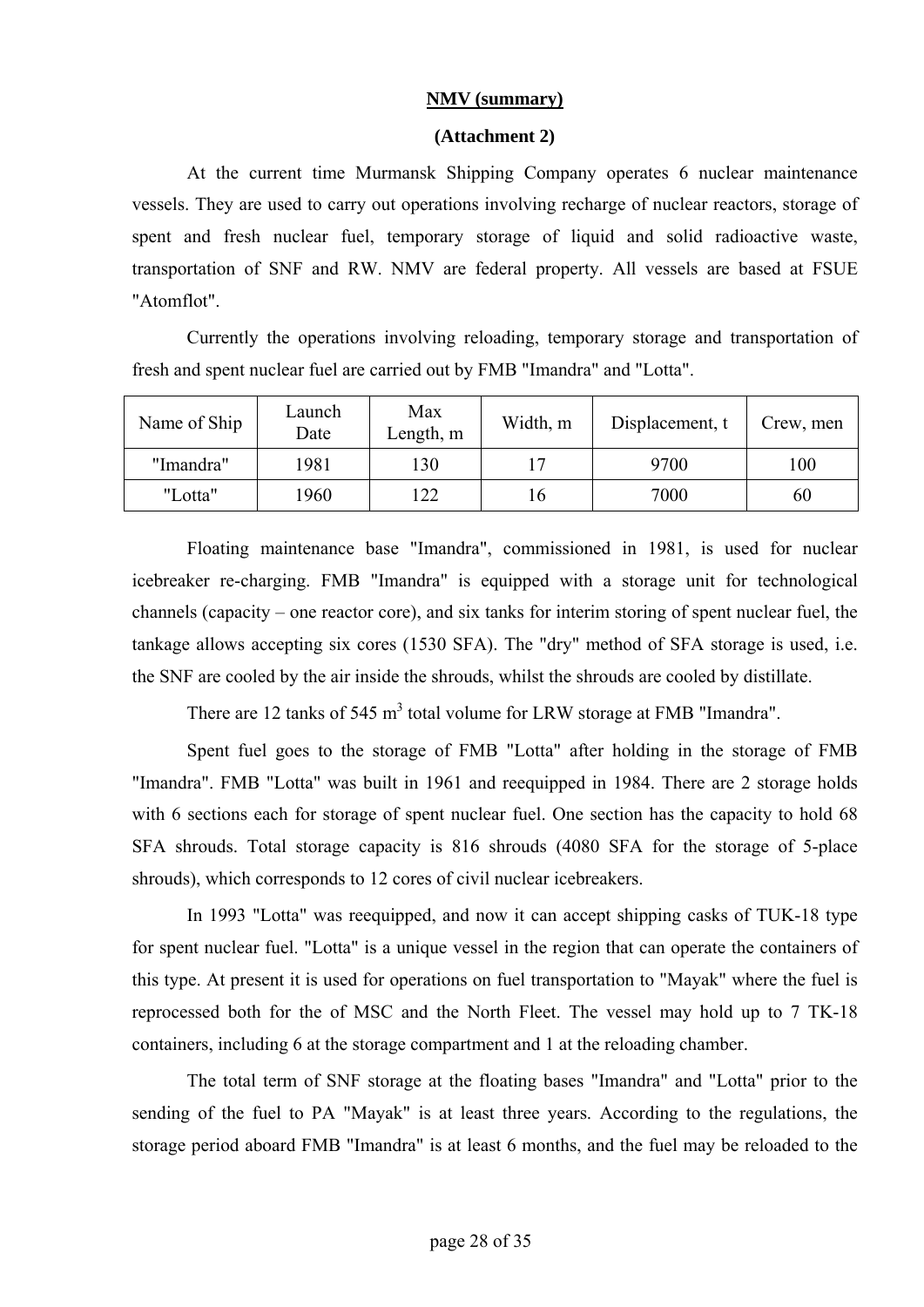storage facility of FMB "Lotta" for further storage and reloading into the transport containers or railroad train.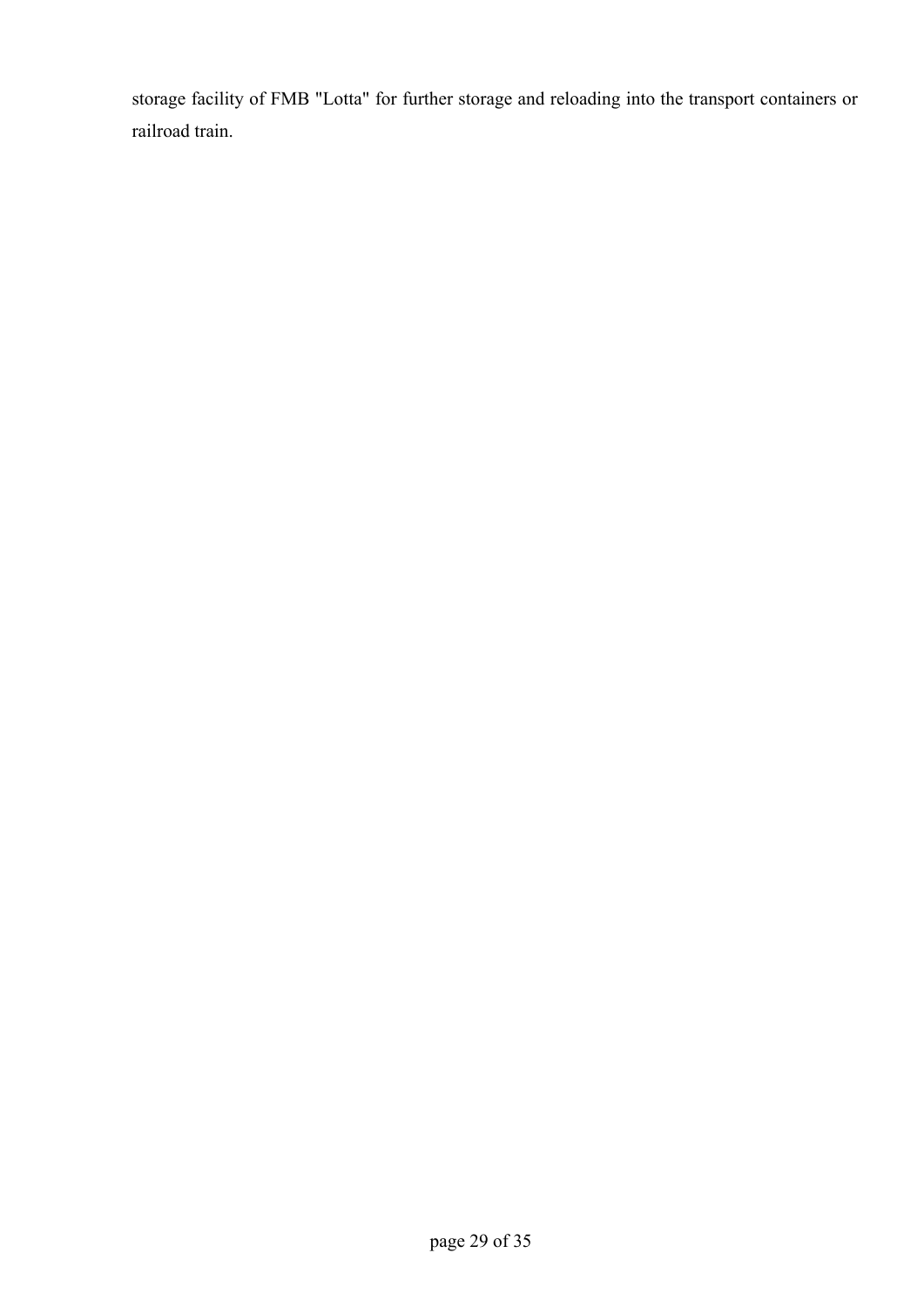## **Characteristics of the safety-critical equipment (Attachment 3)**

The current section gives summarized description of the equipment used for transport and technological operations on management of SNF at the coastal unloading facility of FSUE "Atomflot".

#### *Portal Cranes*

All technological operations on transportation of TUK-18 (TUK-108/1) between FMB "Lotta" and TK-VG-18 carriages are carried out using the "KONE" K6295 portal crane with a lifting capacity of 100/16 t.

Technological operations on reloading the fuel from the storage holds of FMB "Imandra" to the storage holds of FMB "Lotta" and loading of TUK-18 (TUK-108/1) containers are carried out using the base container KB-650 (KP-400). The operations are carried out by the personnel of the facility and the crews of the FMB using the crane KONE K6295 or "Zhdanovets" crane with the lifting capacity of 40/5 t.

#### *Transport package TUK-18*

Transport package TUK-18 is designed to provide safe transportation of irradiated FA by motor, railroad and sea transport within the territory of the Russian Federation.

The container is operated in accordance with the following technical documents of the design and manufacturing organizations:

*"Technological regulations for loading SFA into the protected container TK-18 and*  management of TUK-18 package within the territory of SEE "Zvezdochka", HI VNIPIET inv. No. *98-01487, 1998.*

*TK-18 container. Configuration and operation manual. DB of Izhora Plant. 1051.02.00.000 ТО, 1989.*

*Shrouds. Configuration and operation manual. DB of Izhora Plant. 1051.36.00.000 ТО, 1989.*

*Technical Report. Analysis of the strength and heating of naval TUK MCC in case of accidents during SNF management within the territory of temporary SNF transfer locations at MTE "Atomflot" and facility "09", Severodvinsk, FSUE CBSE, 2000.*

*Technical Report. "Additional analysis of safety of TUK-108/1 management at the accumulation pad for temporary storage of containers loaded with naval SNF at MTE "Atomflot". FSUE CBSE, 2000.*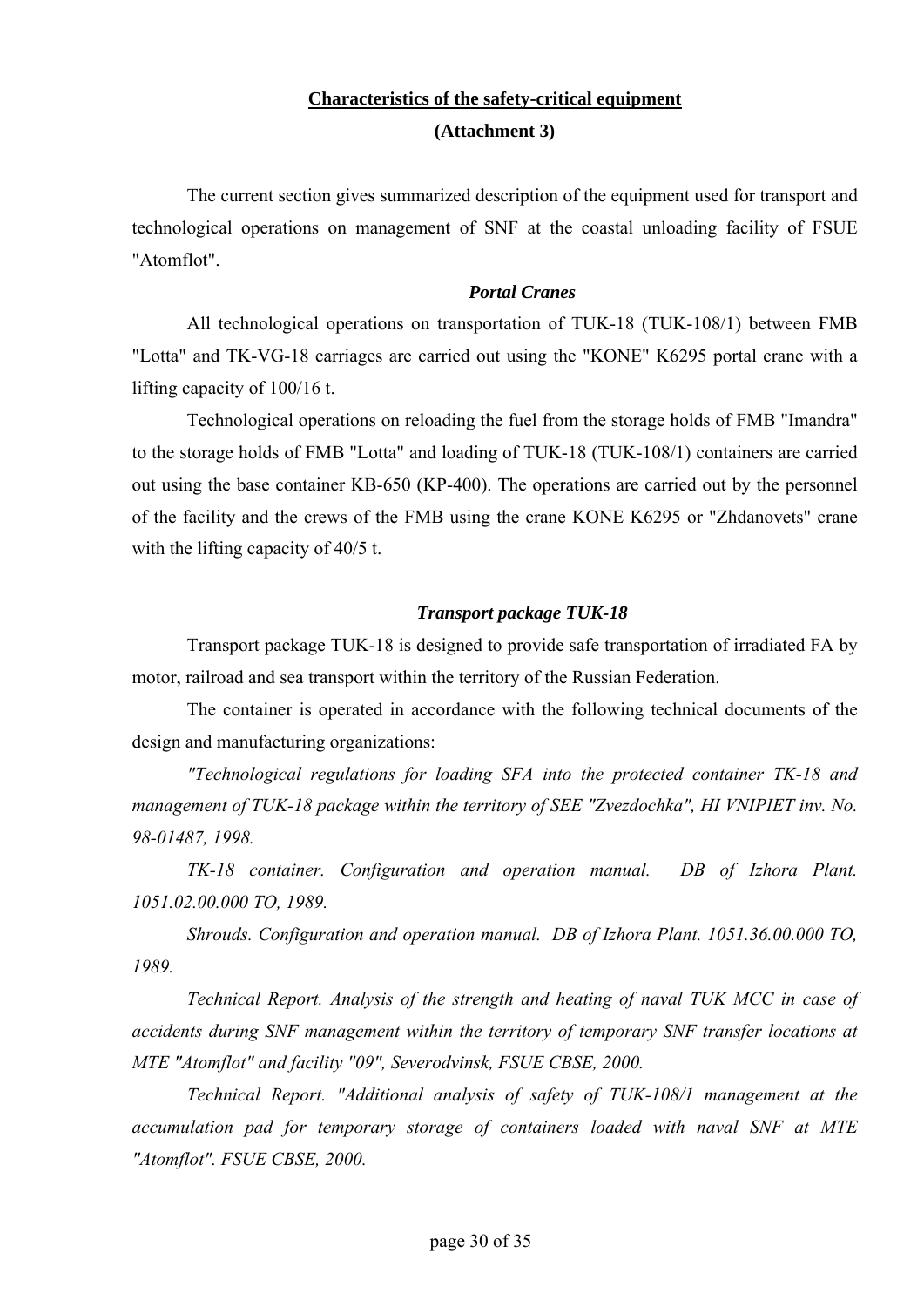Transport radiation-protected package TUK-18 includes the transport radiation-protected container TK-18, a set of "ChT" shrouds (with a capacity to hold three, five, or seven spent FA depending on the type).

### *TK-18 transport container*

Transport radiation-protected container TK-18 is designed for assorted placement, storage and transportation of SFA in seven "ChT" type or 24M shrouds, which are loaded into the removable part of the container.

The container consists of the shell, the removable part and the lid. The container shell is a thick-walled vessel made of corrosion-resistant steel. Two pivots for fastening the container to the cross-arm are located in the upper part of the shell. The container is equipped with damping elements: cones, teeth, edges. The medium ring with twenty welded support ribs is used as a supporting platform when the container is loaded into the container carriage TK-VG-18 (TK-VG-18A). Three medium lengthwise ribs are welded uniformly every 120° between the medium and lower rings. Six lengthwise ribs with 40 mm diameter holes for slings used to move the container are welded to the external surface of the container between the lower ring and the supporting ring.

The lid is a welded element with damping ribs welded to the upper and ribs with holes for remote fastening of the lid with the cross-arm. Two rubber packings are located at the lower surface of the lid with a through hole between them used for container airtightness monitoring. In transport position the hole is closed by a plug with copper lining. The lid is fixed to the container shell with 24 bolts.

The removable part is used for assorted location of the shrouds. The welded structure of the removable part includes a base with four sockets for shrouds, the central tube and six supporting elements and diaphragms. A tube for extraction of water from the container is welded inside one of the supporting elements. The design of the removable part ensures fixed position of the shrouds during transport and technological operations with the container.

Specifications of TK-18 container are given in table A3.1.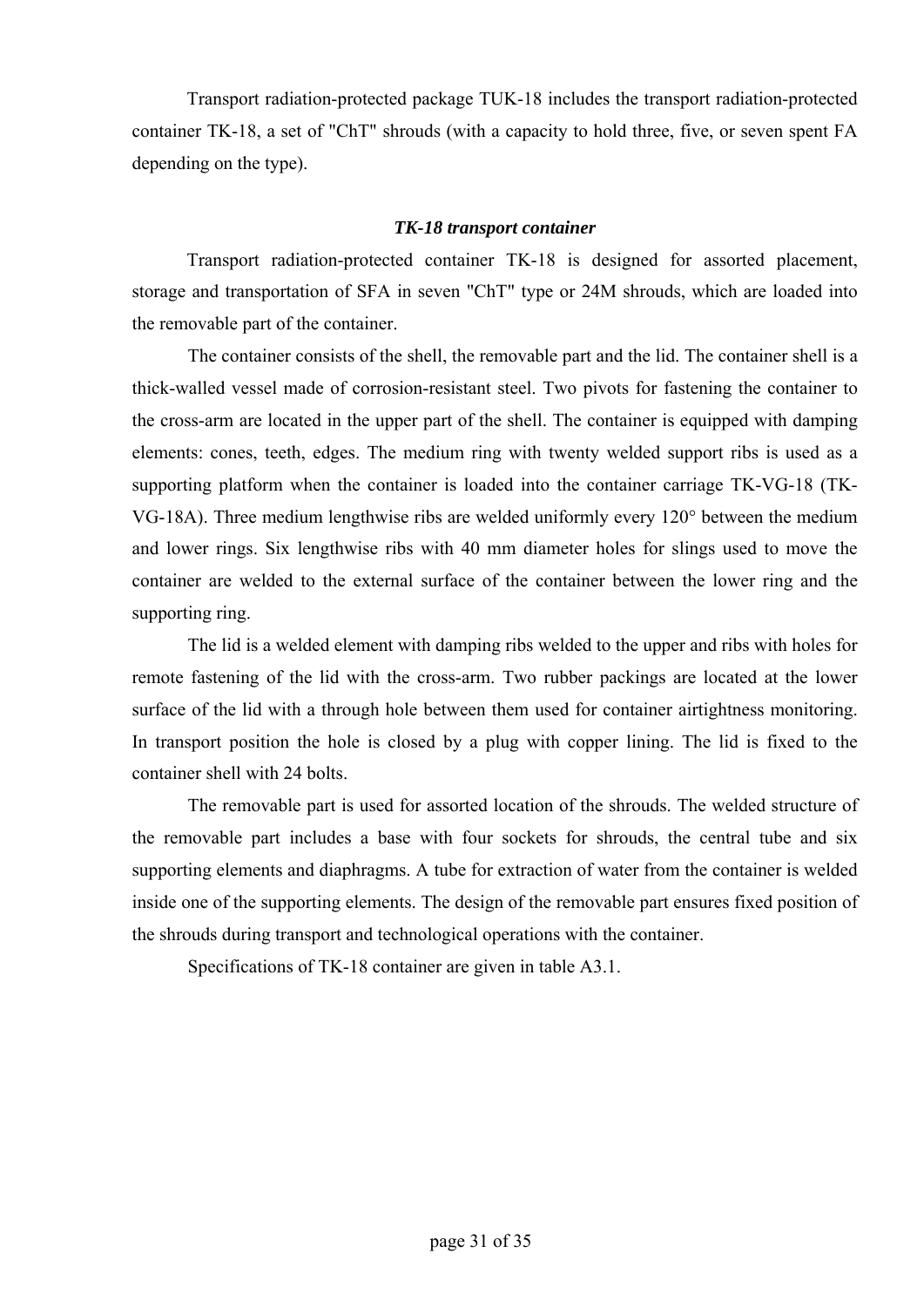| Parameter                                          | Value                     |
|----------------------------------------------------|---------------------------|
| Container height, mm                               | 4582                      |
| Outer diameter, mm                                 | 1405                      |
| Wall thickness, mm                                 | 315                       |
| Bottom thickness, mm                               | 250                       |
| Lid thickness, mm                                  | 144                       |
| Container capacity, shrouds                        | 7                         |
| Weight of empty container, kg                      | 37470                     |
| Material of the shell, lid, supports, pivots, ribs | corrosion-resistant steel |
| Material of the removable part                     | corrosion-resistant steel |

Table A3.1. Specifications of TK-18 container

TK-18 container fully corresponds to the requirements of Russian standards [12] and to IAEA rules for safe transportation of radioactive materials (1985). The container provides safe transportation of SFA shrouds both in regular and emergency conditions. Equivalent dose rate at any point of the outside surface of the container does not exceed 2 mSv/hour in normal transportation conditions.

Mechanical impacts caused by a fall and external thermal impact are considered as design-basis accidents in the technical documentation.

According to the design data, transport container TK-18 is capable of retaining integrity in case of free fall on a rigid foundation from the height of 9.0 m. In case of such impact, the container retains strength and airtightness, while the release of activity from the inner cavity corresponds to the requirements of it. 2.3.6.b of OPBZ-83 [12].

Additional strength calculations [13] for fall of TK-18 from the height of 14.5 m onto ship deck with subsequent hit of the base (lower) ring of the container on the hard bottom of the sea demonstrated that the container does not lose airtightness and the release of activity from the inner cavity corresponds to the requirements of it. 2.3.6.b of OPBZ-83 [12]. Total height of fall of TK-18 container in the calculations was 26.8 m.

Additional research carried out for assessment of the protective properties of the container in case of fall from beyond design-basis heights are given in [14]. The calculations showed that:

In case of a fall of transport package from the height of 17 m  $\leq H \leq 30$  m onto a hard surface the container shell remains intact;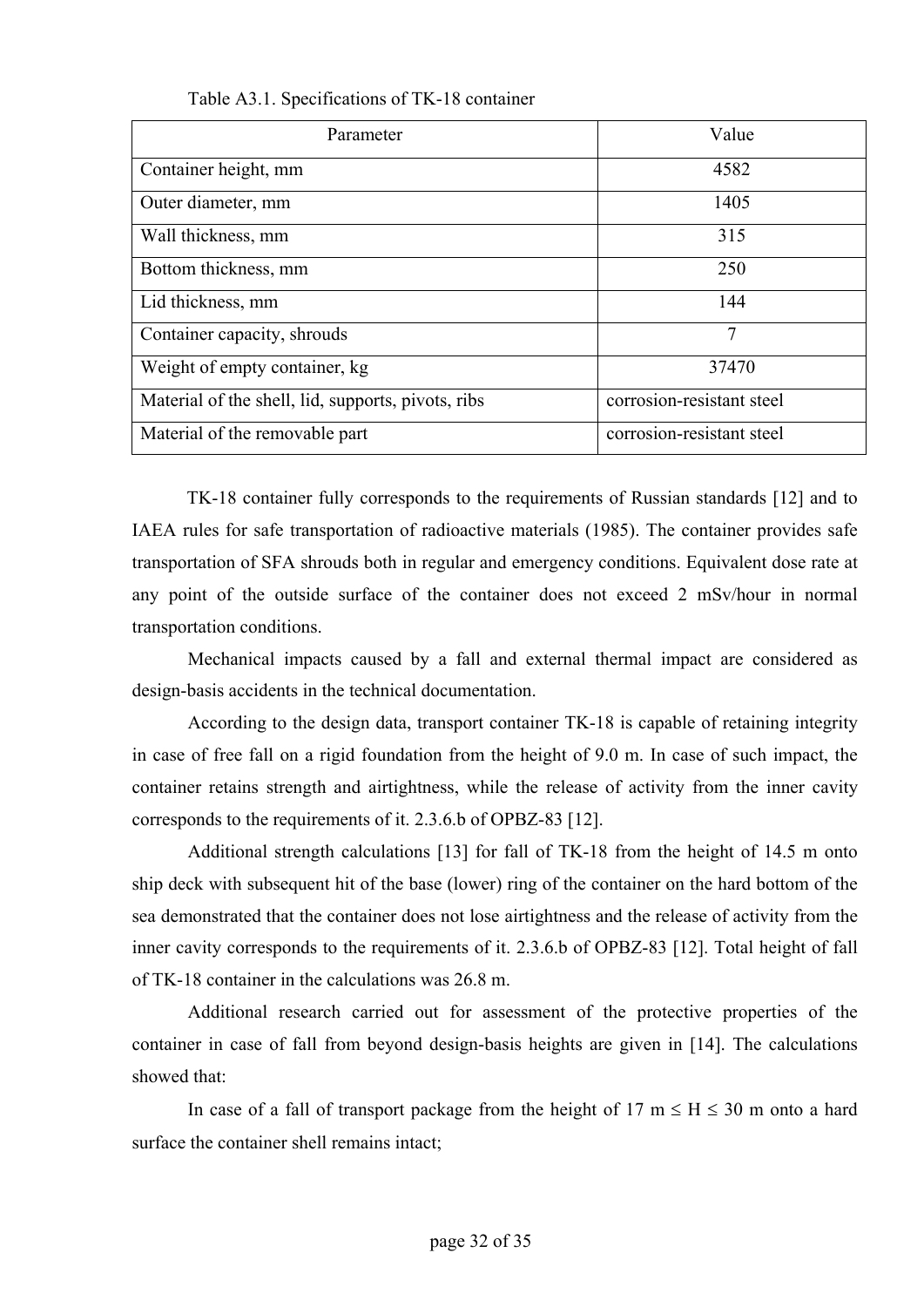The integrity of the inner lid and the bolts used for its fixing is guaranteed for the case of fall of the transportation package from the heights 17 m and 30 m onto a hard surface. The joint is not opened.

Thermal calculation of TUK-108/1 [2], showed that, in accordance with the requirements of OPBZ-83 [12], the TUK-108/1 package prepared for transportation may remain in the seat of fire (flame temperature of 800°С) for 30 minutes. The maximum temperature of the fuel claddings of the most heated SFA does not exceed the allowed values. The calculated temperature of metal reaches  $328 \div 360^{\circ}$ C near the packing of the outer lid and  $160^{\circ}$ C at the inner lid.

Additional studies carried out by the Developer of rubber elements of transport packages, given in report [11], demonstrated that the upper temperature limits for the rubber packing is:

in normal operation conditions - 115°С;

in emergency mode - 220°С (for a short period of time);

These data were used in report [15] to demonstrate that in the case of a design-basis accident, when TUK-108/1 is located in the seat of fire (flame temperature 800°С) for 30 minutes, the first (internal) airtight circuit remains functional, while the loss of the radioactive contents from TUK-108/1 package does not exceed the allowed values.

### *SFA shrouds*

The shrouds are used for regular placement of SFA.

"ChT" type shroud is a welded structure consisting of a tube block and a plug. The tube block is a welded metal structure made of tubes welded to the shell and lower grate. Spacer grids are installed along the height of the tube block. The bottom is welded to the lower grid. A tube with an outlet leading to the shroud shell is welded into the lower grate for removing water from the shroud. The plug is used to seal the internal cavity of the shroud and is made of a lid with rubber packing and a welded case with a gripping device. The gripping device is used to hook and move the shroud. The shroud is made of corrosion-resistant steel.

### *Guiding Device*

The guiding device is designed to aim and orient the reloading container with shroud sockets in the removable part of the protected TK-18 container in process of its loading with SFA and to ensure biological protection of the personnel in process of this operation. Specifications of the guiding device cross-arm are given in table A3.2.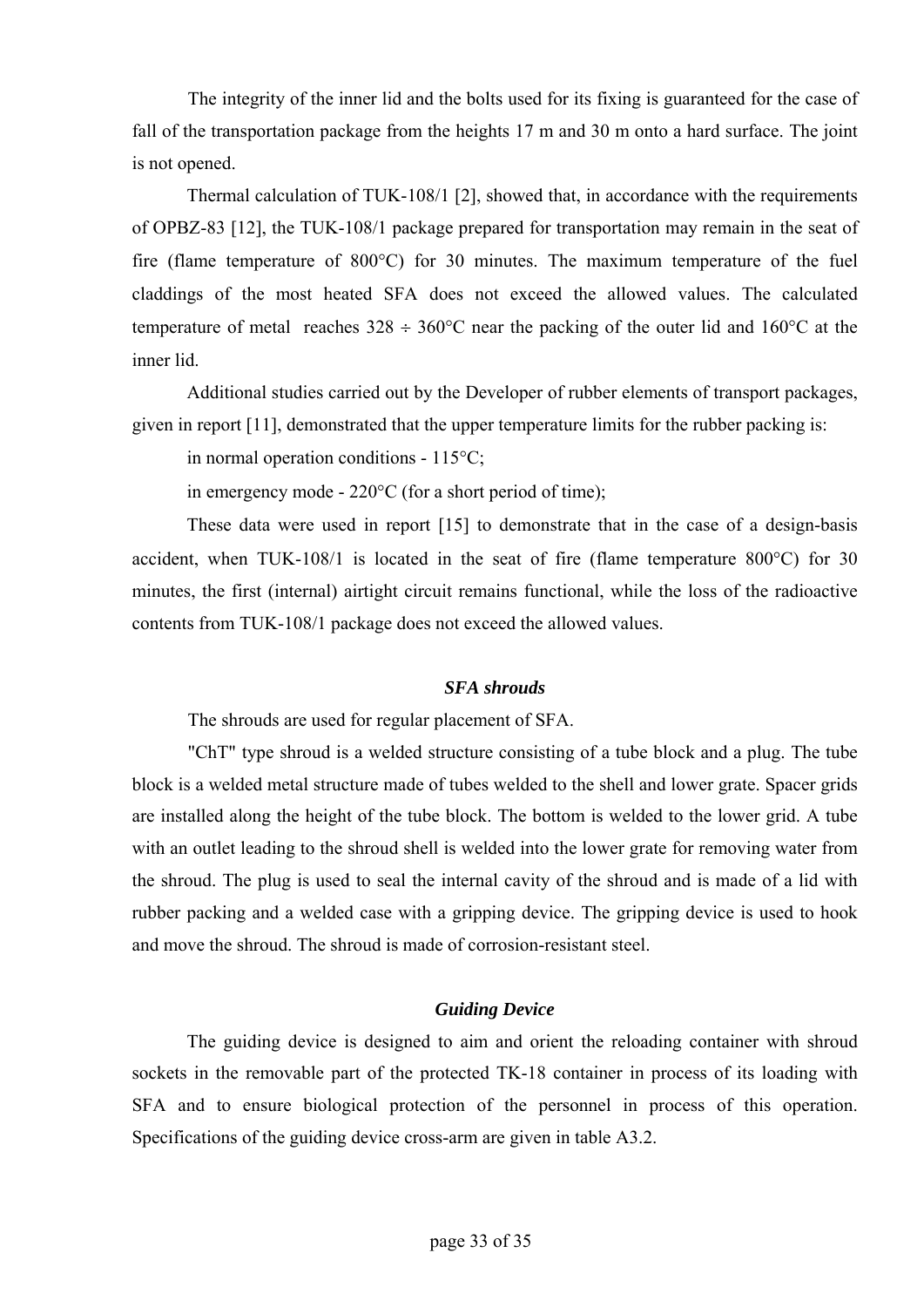## Table A3.2. Specifications of the guiding device

| Parameter                              | Value                     |
|----------------------------------------|---------------------------|
| Weight of the guiding device, kg       | 8300                      |
| Biological protection thickness, mm    | at least 325              |
| Allowed load on the guiding device, kg | 15000                     |
| Material of the main elements          | corrosion-resistant steel |

## *Guiding device cross-arm*

The cross-arm is used for transportation of the guiding device of the protective container TK-18 or the guiding device support using load-lifting crane. The load-hooking elements of the cross-arm are equipped with latches preventing its accidental unhooking with the guiding device. Specifications of the guiding device cross-arm are given in table A3.3.

## Table A3.3. Specifications of the cross-arm

| Parameter                                    | Value             |
|----------------------------------------------|-------------------|
| Weight, kg                                   | 157               |
| $\Box$ Capacity, t                           |                   |
| Operating temperature range of the cross-arm | $-20^0C - +40^0C$ |